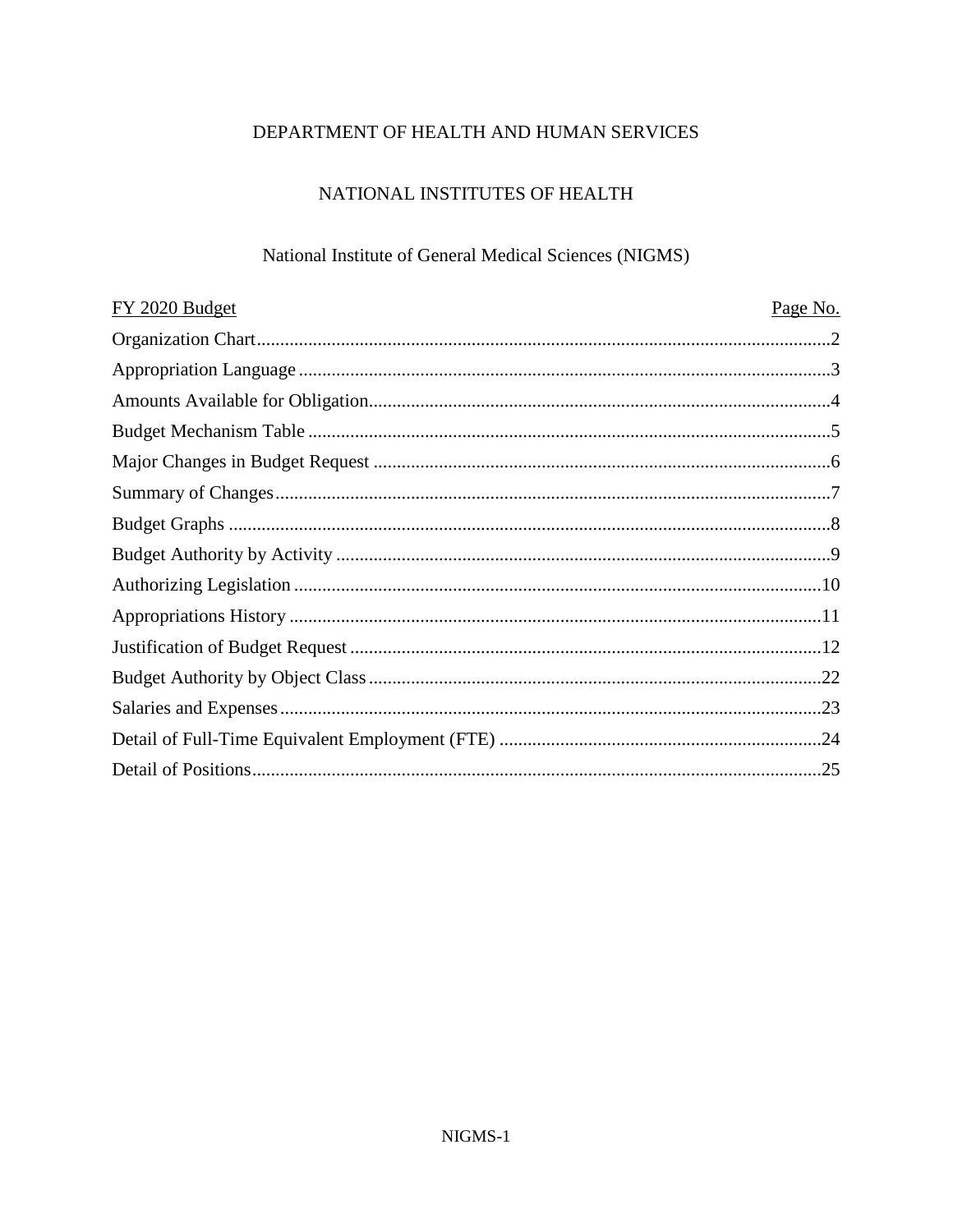**National Institute of General Medical Sciences**  National Institute of General Medical Sciences NATIONAL INSTITUTES OF HEALTH **NATIONAL INSTITUTES OF HEALTH**

**Organization Structure Organization Structure**



NIGMS - 2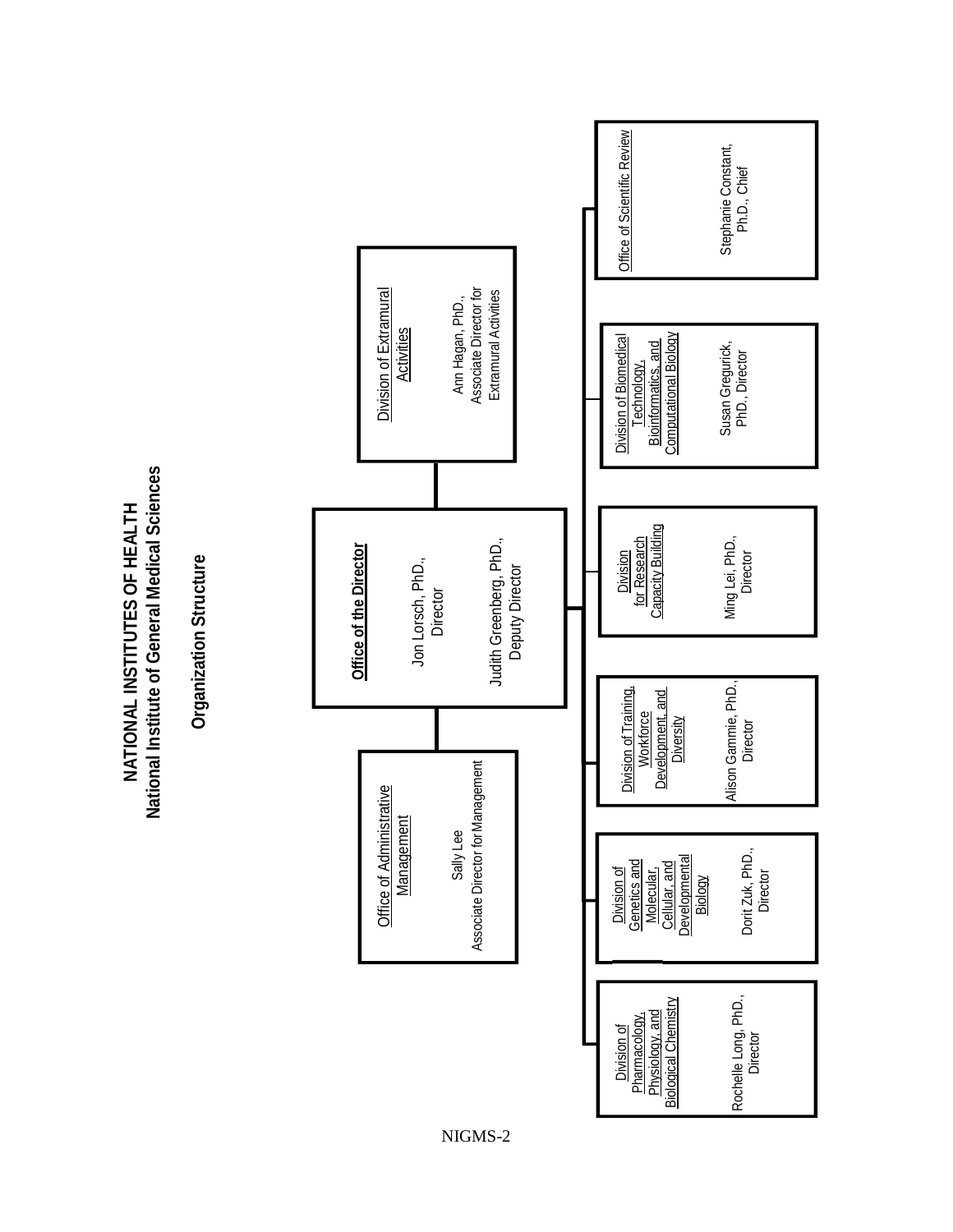### **NATIONAL INSTITUTES OF HEALTH**

### **NATIONAL INSTITUTE OF GENERAL MEDICAL SCIENCES**

For carrying out section 301 and title IV of the PHS Act with respect to general medical sciences, **[**\$2,872,780,000**]***\$2,472,838,000*, of which **[**\$1,146,821,000**]***\$741,000,000* shall be from funds available under section 241 of the PHS Act: *Provided*, That not less than **[**\$361,573,000**]***\$311,236,000* is provided for the Institutional Development Awards program.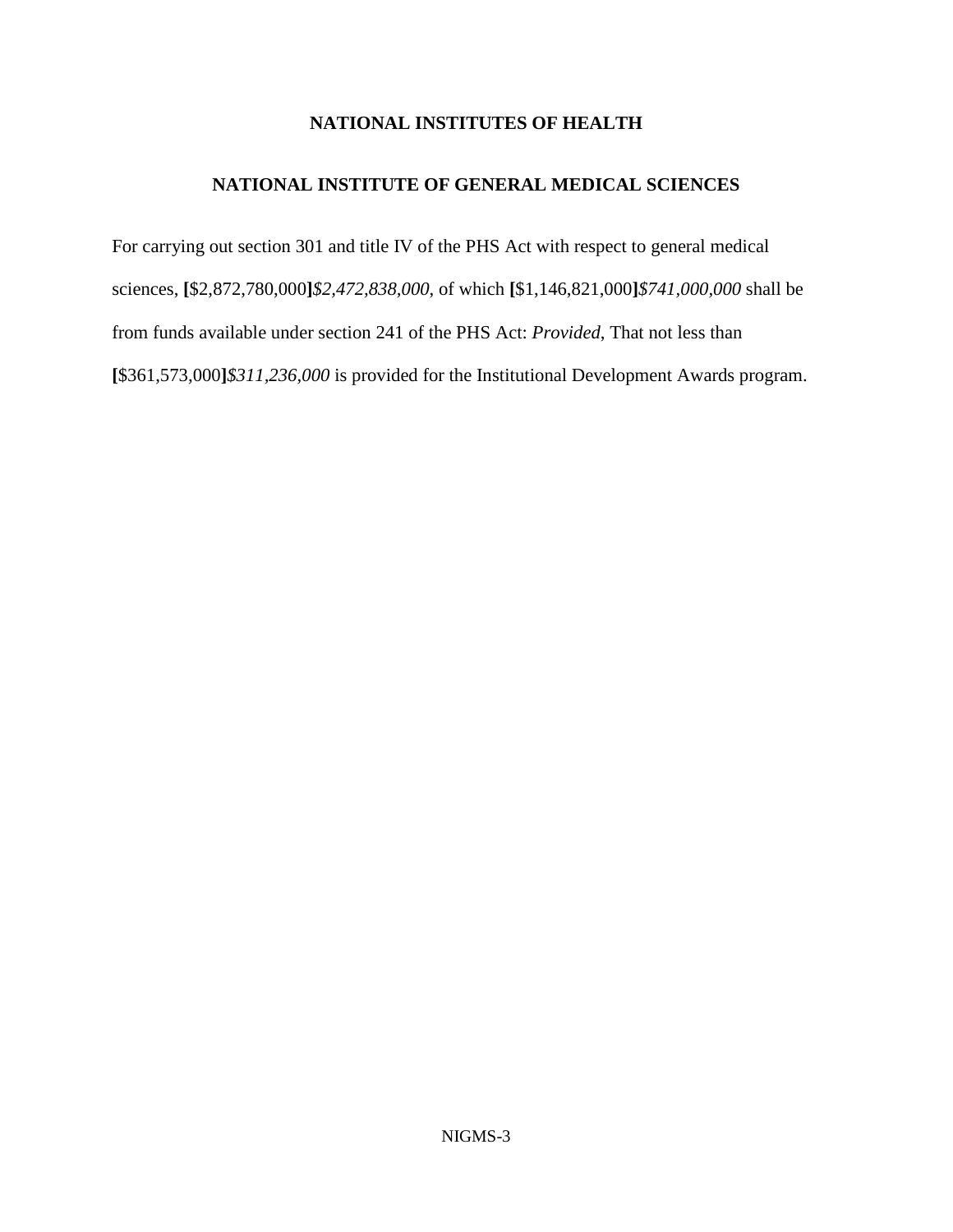#### **Amounts Available for Obligation**<sup>1</sup>

(Dollars in Thousands)

| <b>Source of Funding</b>            | <b>FY 2018 Final</b> | FY 2019 Enacted | <b>FY 2020 President's</b><br><b>Budget</b> |
|-------------------------------------|----------------------|-----------------|---------------------------------------------|
| Appropriation                       | \$2,785,400          | \$2,872,780     | \$2,472,838                                 |
| Mandatory Appropriation: (non-add)  |                      |                 |                                             |
| Type 1 Diabetes                     | $\left( 0\right)$    | (0)             | (0)                                         |
| <b>Other Mandatory financing</b>    | $\left( 0\right)$    | (0)             | (0)                                         |
| Rescission                          |                      |                 |                                             |
| Sequestration                       |                      |                 |                                             |
| Secretary's Transfer                | $-4,376$             |                 |                                             |
| Subtotal, adjusted appropriation    | \$2,781,024          | \$2,872,780     | \$2,472,838                                 |
| <b>OAR HIV/AIDS Transfers</b>       |                      |                 |                                             |
| Subtotal, adjusted budget authority | \$2,781,024          | \$2,872,780     | \$2,472,838                                 |
| Unobligated balance, start of year  |                      |                 |                                             |
| Unobligated balance, end of year    |                      |                 |                                             |
| Subtotal, adjusted budget authority | \$2,781,024          | \$2,872,780     | \$2,472,838                                 |
| Unobligated balance lapsing         | $-70$                |                 |                                             |
| Total obligations                   | \$2,780,954          | \$2,872,780     | \$2,472,838                                 |

<sup>1</sup> Excludes the following amounts (in thousands) for reimbursable activities carried out by this account:

FY 2018 - \$1,282 FY 2019 - \$5,000 FY 2020 - \$5,000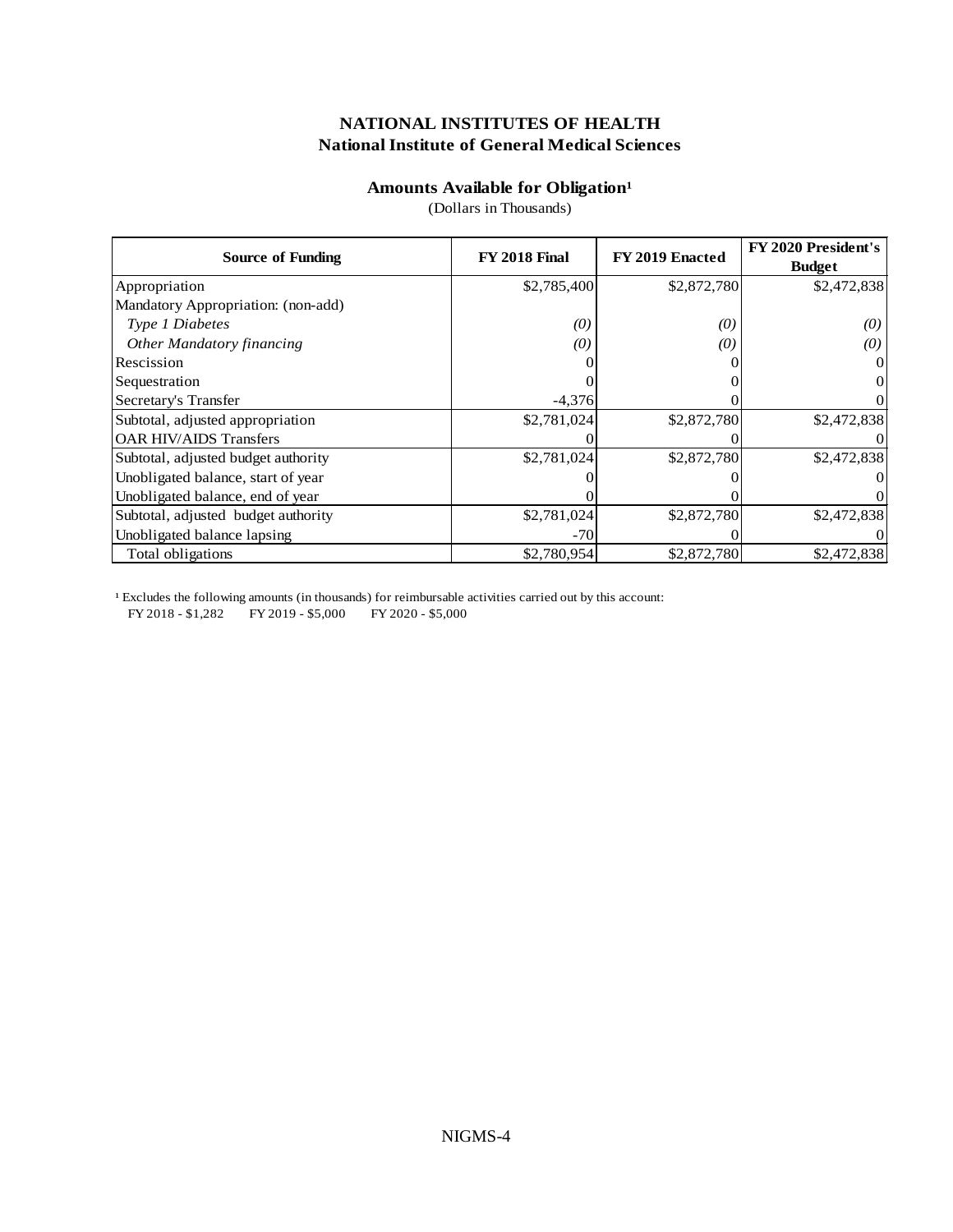#### **Budget Mechanism - Total<sup>1</sup>**

#### (Dollars in Thousands)

|                                                       |                      |                   |                |                  |                |                            |                    | FY 2020                |  |
|-------------------------------------------------------|----------------------|-------------------|----------------|------------------|----------------|----------------------------|--------------------|------------------------|--|
| <b>MECHANISM</b>                                      | <b>FY 2018 Final</b> |                   |                | FY 2019 Enacted  |                | FY 2020 President's Budget |                    | $+/-$                  |  |
|                                                       |                      |                   |                |                  |                |                            |                    | FY 2019 Enacted        |  |
|                                                       | No.                  | Amount            | No.            | Amount           | No.            | Amount                     | No.                | <b>Amount</b>          |  |
|                                                       |                      |                   |                |                  |                |                            |                    |                        |  |
| Research Projects:                                    |                      |                   |                |                  |                |                            |                    |                        |  |
| Noncompeting                                          | 3,098                | \$1,229,467       | 3,216          | \$1,267,709      | 3,510          | \$1,338,796                | 294                | \$71,087               |  |
| Administrative Supplements                            | (664)                | 64,455            | (690)          | 67,000           | (521)          | 50,569                     | $(-169)$           | $-16,431$              |  |
| Competing:                                            |                      |                   |                |                  |                |                            |                    |                        |  |
| Renewal<br>New                                        | 239                  | 93,473            | 245            | 94,935           | 82             | 30,647                     | $-163$             | $-64,288$              |  |
|                                                       | 876                  | 338,852           | 921            | 357,133          | 307            | 115,288                    | $-614$             | $-241,845$             |  |
| Supplements<br>Subtotal, Competing                    | 1,118                | 411<br>\$432,736  | 3<br>1,169     | 425<br>\$452,493 | 3<br>392       | 366<br>\$146,301           | $\theta$<br>$-777$ | $-59$<br>$-$ \$306,192 |  |
| Subtotal, RPGs                                        |                      |                   |                |                  |                |                            |                    |                        |  |
|                                                       | 4,216                | \$1,726,658       | 4,385          | \$1,787,202      | 3,902<br>173   | \$1,535,666                | $-483$<br>$-29$    | $-$ \$251,536          |  |
| SBIR/STTR                                             | 195                  | 89,848            | 202            | 92,843           |                | 79,604                     |                    | $-13,239$              |  |
| <b>Research Project Grants</b>                        | 4,411                | \$1,816,506       | 4,587          | \$1,880,045      | 4,075          | \$1,615,270                | $-512$             | $-$ \$264,775          |  |
|                                                       |                      |                   |                |                  |                |                            |                    |                        |  |
| <b>Research Centers:</b><br>Specialized/Comprehensive | 160                  | \$388,563         | 165            | \$400,608        | 142            | \$344,836                  | $-23$              | $-$ \$55,772           |  |
| Clinical Research                                     | $\mathbf{0}$         | $\Omega$          | $\overline{0}$ |                  | $\overline{0}$ |                            | $\theta$           |                        |  |
| Biotechnology                                         | 34                   | 64,193            | 35             | 66,183           | 30             | 56,969                     | -5                 | $-9,214$               |  |
| Comparative Medicine                                  | 1                    |                   | 1              | 3,312            |                | 2,851                      | $\boldsymbol{0}$   | $-461$                 |  |
| Research Centers in Minority Institutions             | $\overline{0}$       | 3,312<br>$\theta$ | $\overline{0}$ | $\sqrt{ }$       | $\overline{0}$ | $\theta$                   | $\theta$           | $\Omega$               |  |
| <b>Research Centers</b>                               | 195                  | \$456,067         | 201            | \$470,103        | 173            | \$404,656                  | $-28$              | $-$65,447$             |  |
|                                                       |                      |                   |                |                  |                |                            |                    |                        |  |
| Other Research:                                       |                      |                   |                |                  |                |                            |                    |                        |  |
| Research Careers                                      | 105                  | \$28,145          | 108            | \$29,017         | 93             | \$24,978                   | -15                | $-$4,039$              |  |
| <b>Cancer Education</b>                               | $\overline{0}$       | $\Omega$          | $\overline{0}$ | $\sqrt{ }$       | $\theta$       | $\theta$                   | $\mathbf{0}$       |                        |  |
| Cooperative Clinical Research                         | $\overline{0}$       | $\Omega$          | $\mathbf{0}$   | $\sqrt{ }$       | $\theta$       | $\theta$                   | $\Omega$           | $\theta$               |  |
| <b>Biomedical Research Support</b>                    | $\boldsymbol{0}$     | 7,865             | $\overline{0}$ |                  | $\Omega$       |                            | $\theta$           |                        |  |
| Minority Biomedical Research Support                  | 282                  | 97,183            | 291            | 100,196          | 226            | 77,895                     | $-65$              | $-22,301$              |  |
| Other                                                 | 214                  | 63,948            | 221            | 74,039           | 174            | 58,393                     | $-47$              | $-15,646$              |  |
| Other Research                                        | 601                  | \$197,142         | 620            | \$203,252        | 493            | \$161,266                  | $-127$             | $- $41,986$            |  |
| <b>Total Research Grants</b>                          | 5,207                | \$2,469,715       | 5,408          | \$2,553,400      | 4,741          | \$2,181,192                | $-667$             | $-$ \$372,208          |  |
|                                                       |                      |                   |                |                  |                |                            |                    |                        |  |
| Ruth L Kirchstein Training Awards:                    | <b>FTTPs</b>         |                   | <b>FTTPs</b>   |                  | <b>FTTPs</b>   |                            | <b>FTTPs</b>       |                        |  |
| <b>Individual Awards</b>                              | 341                  | \$17,784          | 358            | \$20,075         | 307            | \$17,280                   | $-51$              | $-$2,795$              |  |
| <b>Institutional Awards</b>                           | 3,901                | 187,948           | 3,905          | 190,218          | 3,581          | 177,426                    | $-324$             | $-12,792$              |  |
| <b>Total Research Training</b>                        | 4.242                | \$205,731         | 4,263          | \$210,293        | 3,888          | \$194,706                  | $-375$             | $-$15,587$             |  |
|                                                       |                      |                   |                |                  |                |                            |                    |                        |  |
| Research & Develop. Contracts                         | 23                   | \$26,737          | 24             | \$27,566         | 21             | \$23,728                   | $-3$               | $- $3,838$             |  |
| (SBIR/STTR) (non-add)                                 | (0)                  | (180)             | (0)            | (186)            | (0)            | (160)                      | (0)                | $(-26)$                |  |
|                                                       |                      |                   |                |                  |                |                            |                    |                        |  |
| Intramural Research                                   | $\boldsymbol{0}$     | 3,588             | $\mathbf{0}$   | 3,976            | $\theta$       | 3,422                      | $\mathbf{0}$       | $-554$                 |  |
| Res. Management & Support                             | 173                  | 75,254            | 184            | 77,545           | 184            | 69,790                     | $\boldsymbol{0}$   | $-7,755$               |  |
| Res. Management & Support (SBIR Admin) (non-add)      | (0)                  | (0)               | (0)            | (0)              | (0)            | (0)                        | (0)                | (0)                    |  |
|                                                       |                      |                   |                |                  |                |                            |                    |                        |  |
| Construction                                          |                      | $\Omega$          |                | $\sqrt{ }$       |                | $\theta$                   |                    |                        |  |
| <b>Buildings and Facilities</b>                       |                      | $\Omega$          |                |                  |                | $\sqrt{ }$                 |                    |                        |  |
| Total, NIGMS                                          | 173                  | \$2,781,024       | 184            | \$2,872,780      | 184            | \$2,472,838                | $\vert 0 \vert$    | $-$ \$399,942          |  |

 $1$  All items in italics and brackets are non-add entries.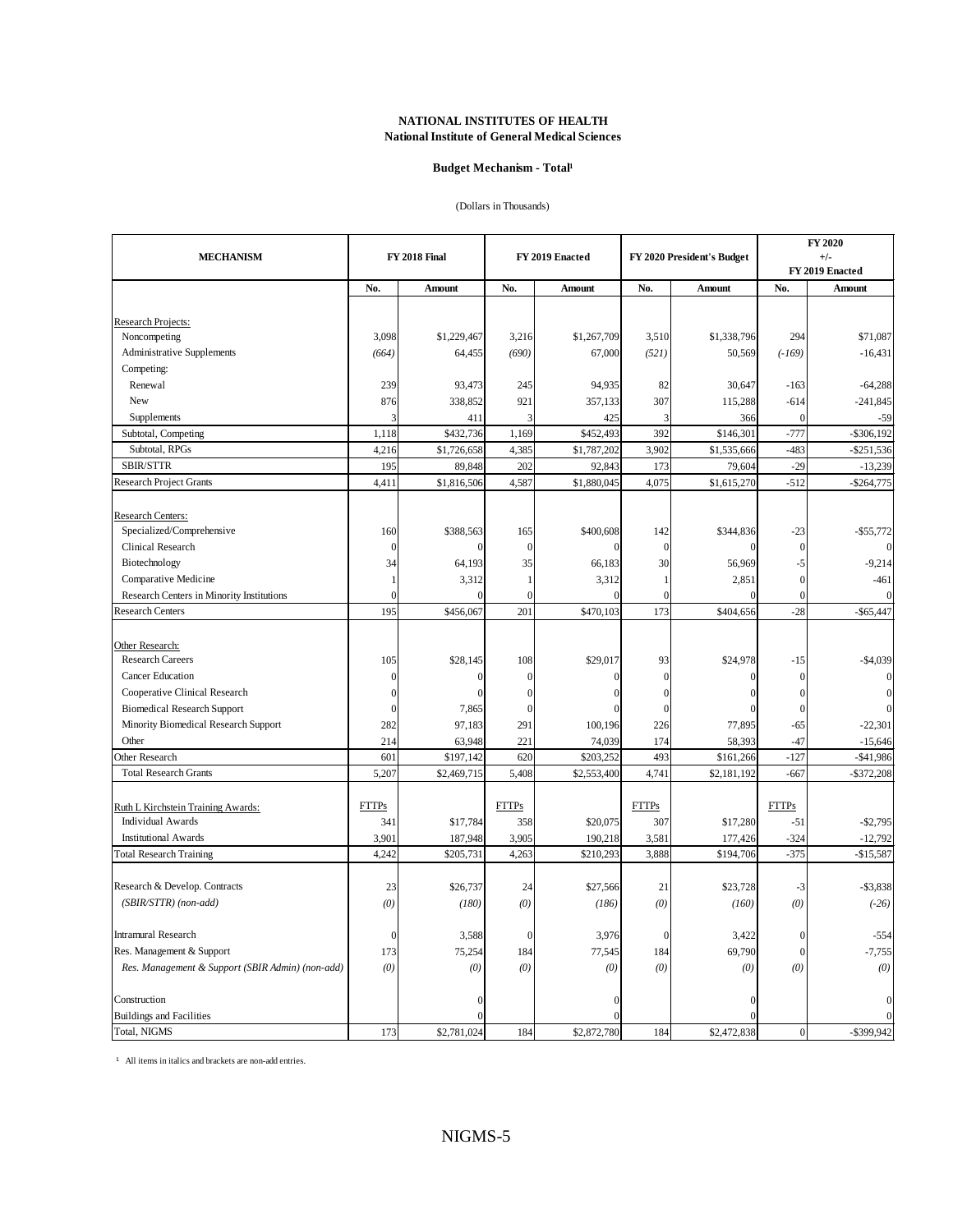# **Major Changes in the Fiscal Year 2020 Budget Request**

Major changes by budget mechanism and/or budget activity detail are briefly described below. The FY 2020 President's Budget reflects the Administration's fiscal policy goals for the Federal Government. Within this framework, NIGMS will pursue its highest research priorities through strategic investments and careful stewardship of appropriated funds:

# Research Project Grants (-\$264.8 million; total \$1,615.3 million):

In FY 2020, the balanced funding of new and early stage investigators compared to established investigators will remain a high priority. NIGMS will continue to prioritize the support of investigator-initiated Research Project Grants (RPGs). Due to an increase in the number of RPG commitments projected in FY 2020 from the ramping up of competing grants in previous years, the institute plans to reduce noncompeting awards by 3.5 percent. Additionally, the competing grants will be given a similar 3.5 percent reduction to average cost. This budget represents a 14 percent reduction to the overall RPG mechanism.

# Research Center Grants (-\$65.447 million; total \$404.656 million):

In FY 2020, NIGMS will continue to maintain its research center grant portfolio. An overall 14 percent reduction to the center mechanism along with a 3.5 percent reduction to committed levels will be applied.

# Other Research (-\$41.986 million; total \$161.266 million):

This budget represents nearly a 21 percent decrease due to the overall sub-mechanisms and programs being reduced nearly 14 percent (consistent with the overall decrease for the institute) along with the first year of transitioning programs from Other Research and Minority Biomedical Research Support Program (MBRS) into Institutional Training awards. The transition includes moving the Initiative for Maximizing Student Development (IMSD) and the Research Initiative for Scientific Enhancement (RISE), from the MBRS sub-mechanism as well as Bridges to the Baccalaureate and Bridges to the Doctoral, from the Other sub-mechanism, to new programs under the Training mechanism. These new programs, the Graduate Research Training Initiative for Student Enhancement (G-RISE), the Undergraduate Research Training Initiative for Student Enhancement (U-RISE) and the Bridges Programs are similar to their predecessors. By moving these trainees and students to these innovative programs NIGMS will be better equipped to assist and track these fellows along the various stages of their career. This will result in nearly \$16 million moving from MBRS and Other Research into Training.

Ruth L. Kirchstein Training Awards (-\$15.587 million; total \$194.706 million):

Under this budget, Individual Fellowships receives a 14 percent reduction, similar to the overall NIGMS decrease. Institutional Training sees roughly a 7 percent decrease due to roughly \$14 million transitioning from Other Research, as described above.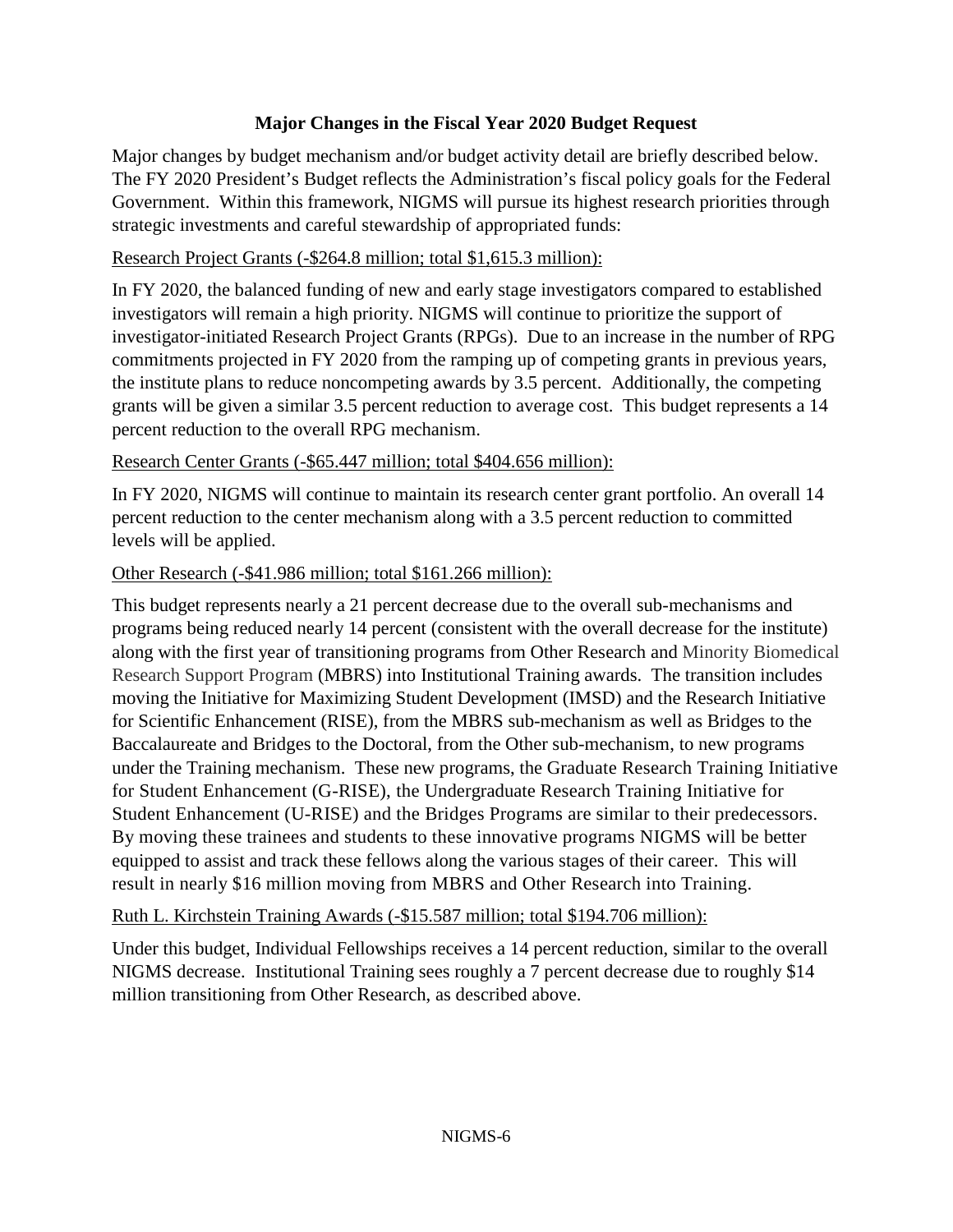#### **Summary of Changes**

#### (Dollars in Thousands)

| FY 2019 Enacted<br>FY 2020 President's Budget                                      |                                        | \$2,872,780<br>\$2,472,838             |
|------------------------------------------------------------------------------------|----------------------------------------|----------------------------------------|
| Net change                                                                         |                                        | $-$ \$399,942                          |
|                                                                                    | FY 2020 President's Budget             | <b>Change from FY 2019 Enacted</b>     |
| <b>CHANGES</b>                                                                     | <b>FTEs</b><br><b>Budget Authority</b> | <b>FTEs</b><br><b>Budget Authority</b> |
| A. Built-in:                                                                       |                                        |                                        |
| 1. Intramural Research:                                                            |                                        |                                        |
| a. Annualization of January 2019 pay increase & benefits                           | \$1,761                                | \$331                                  |
| b. January FY 2020 pay increase & benefits                                         | 1.761                                  | 8                                      |
| c. Paid days adjustment                                                            | 1.761                                  |                                        |
| d. Differences attributable to change in FTE                                       | 1,761                                  |                                        |
| e. Payment for centrally furnished services                                        | 122                                    | $\overline{0}$                         |
| f. Cost of laboratory supplies, materials, other expenses, and non-recurring costs | 1,539                                  | $\boldsymbol{0}$                       |
| Subtotal                                                                           |                                        | \$346                                  |
|                                                                                    |                                        |                                        |
| 2. Research Management and Support:                                                |                                        |                                        |
| a. Annualization of January 2019 pay increase & benefits                           | \$28,013                               | \$250                                  |
| b. January FY 2020 pay increase & benefits                                         | 28,013                                 | 101                                    |
| c. Paid days adjustment                                                            | 28,013                                 | 106                                    |
| d. Differences attributable to change in FTE                                       | 28,013                                 | $\overline{0}$                         |
| e. Payment for centrally furnished services                                        | 8,796                                  | $\overline{0}$                         |
| f. Cost of laboratory supplies, materials, other expenses, and non-recurring costs | 32,981                                 | $\overline{0}$                         |
| Subtotal                                                                           |                                        | \$457                                  |
|                                                                                    |                                        |                                        |
| Subtotal, Built-in                                                                 |                                        | \$803                                  |

|                                       | FY 2020 President's Budget |               | <b>Change from FY 2019 Enacted</b> |               |
|---------------------------------------|----------------------------|---------------|------------------------------------|---------------|
| <b>CHANGES</b>                        | No.                        | <b>Amount</b> | No.                                | <b>Amount</b> |
| <b>B.</b><br>Program:                 |                            |               |                                    |               |
| 1. Research Project Grants:           |                            |               |                                    |               |
| a. Noncompeting                       | 3,510                      | \$1,389,365   | 294                                | \$54,656      |
| b. Competing                          | 392                        | 146,301       | $-777$                             | $-306,192$    |
| c. SBIR/STTR                          | 173                        | 79,604        | $-29$                              | $-13,239$     |
| Subtotal, RPGs                        | 4,075                      | \$1,615,270   | $-512$                             | $-$264,775$   |
| 2. Research Centers                   | 173                        | \$404,656     | $-28$                              | $-$ \$65,447  |
| 3. Other Research                     | 493                        | 161,266       | $-127$                             | $-41,986$     |
| 4. Research Training                  | 3,888                      | 194,706       | $-375$                             | $-15,587$     |
| 5. Research and development contracts | 21                         | 23,728        | $-3$                               | $-3,838$      |
| Subtotal, Extramural                  |                            | \$2,399,626   |                                    | $-$ \$391,633 |
|                                       | <b>FTEs</b>                |               | <b>FTEs</b>                        |               |
| 6. Intramural Research                | $\mathbf{0}$               | \$3,422       | $\Omega$                           | $-$ \$900     |
| 7. Research Management and Support    | 184                        | 69,790        | $\mathbf{0}$                       | $-8,212$      |
| 8. Construction                       |                            | 0             |                                    | $\mathbf{0}$  |
| 9. Buildings and Facilities           |                            | $\theta$      |                                    | $\mathbf{0}$  |
| Subtotal, Program                     | 184                        | \$2,472,838   | $\overline{0}$                     | $-$400,745$   |
|                                       |                            |               |                                    |               |
| Total changes                         |                            |               |                                    | $-$ \$399,942 |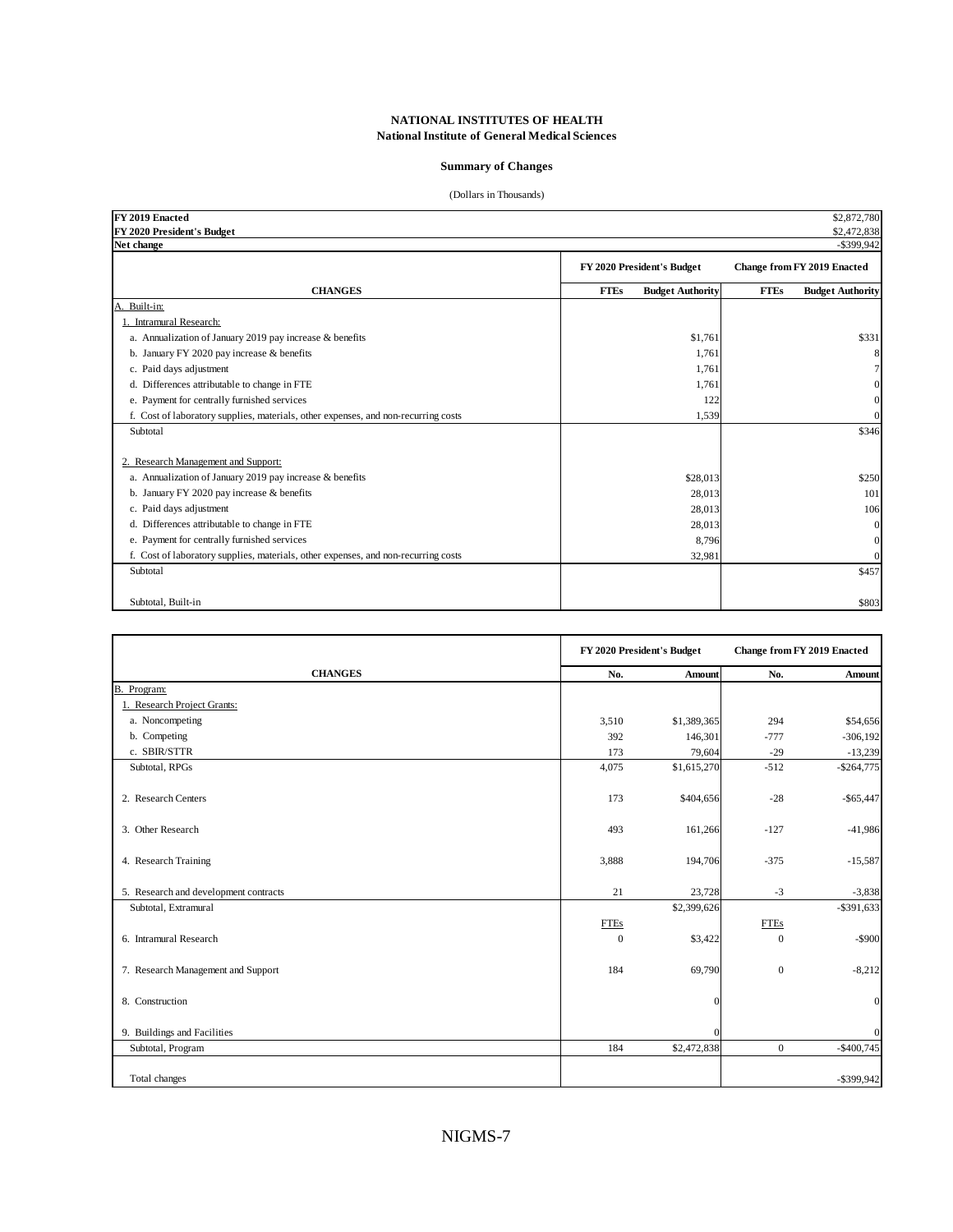## **Fiscal Year 2020 Budget Graphs**

# History of Budget Authority and FTEs:



#### Distribution by Mechanism:





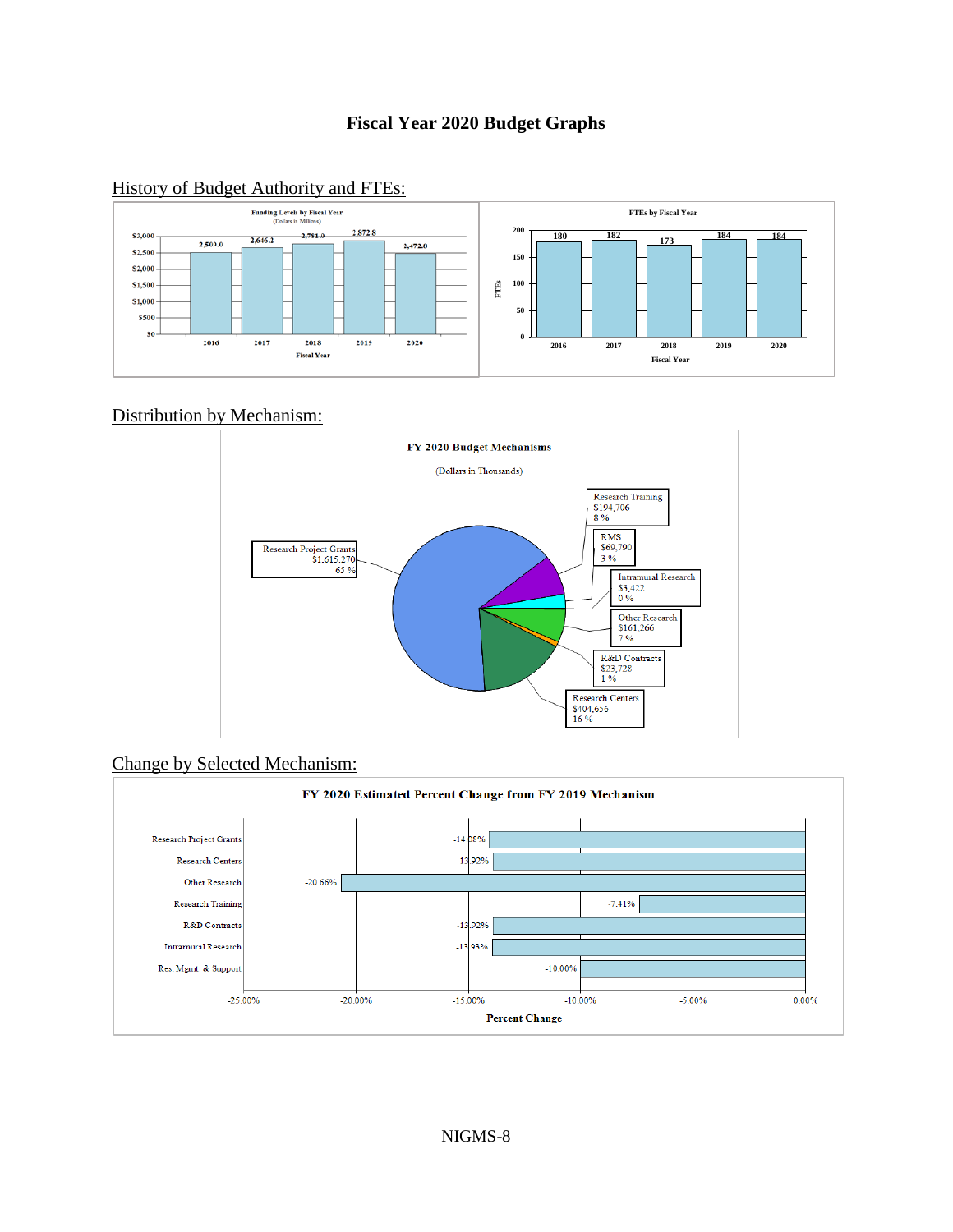#### **Budget Authority by Activity<sup>1</sup>**

(Dollars in Thousands)

|                                                      |     | <b>FY 2018 Final</b> |              | FY 2019 Enacted |     | <b>FY 2020 President's</b><br><b>Budget</b> |            | <b>FY 2020</b><br>$+/-$<br><b>FY2019</b> |
|------------------------------------------------------|-----|----------------------|--------------|-----------------|-----|---------------------------------------------|------------|------------------------------------------|
| <b>Extramural Research</b>                           | FTE | Amount               | <b>FTE</b>   | Amount          | FTE | Amount                                      | <b>FTE</b> | Amount                                   |
| Detail                                               |     |                      |              |                 |     |                                             |            |                                          |
| Biophysics, Biomedical Technology, and Computational |     | 522,123              |              | 539,334         |     | 463,662                                     |            | $-75,672$                                |
| Genetics and Molecular, Cellular, and Developmental  |     | 833,115              |              | 860,578         |     | 739,833                                     |            | $-120,745$                               |
| Pharmacology, Physiology and Biological Chemistry    |     | 599,478              |              | 619,240         |     | 532,356                                     |            | $-86,884$                                |
| Training, Workforce Development and Diversity        |     | 320,212              |              | 330,767         |     | 284,358                                     |            | $-46,409$                                |
| Division for Research Capacity Building              |     | 427,256              |              | 441,340         |     | 379,417                                     |            | $-61,923$                                |
| Institutional Development Award (IDeA)               |     | (350, 575)           |              | (361, 573)      |     | (311, 236)                                  |            | $(-50, 337)$                             |
| Subtotal, Extramural                                 |     | \$2,702,183          |              | \$2,791,259     |     | \$2,399,626                                 |            | $-$ \$391,633                            |
| <b>Intramural Research</b>                           | 0   | \$3,588              | $\mathbf{0}$ | \$3,976         | 0   | \$3,422                                     | 0          | $-$ \$554                                |
| <b>Research Management &amp; Support</b>             | 173 | \$75,254             | 184          | \$77,545        | 184 | \$69,790                                    | 0          | $-$7,755$                                |
| <b>TOTAL</b>                                         | 173 | \$2,781,024          | 184          | \$2,872,780     | 184 | \$2,472,838                                 | 0          | $-$ \$399.942                            |

<sup>1</sup> Includes FTEs whose payroll obligations are supported by the NIH Common Fund.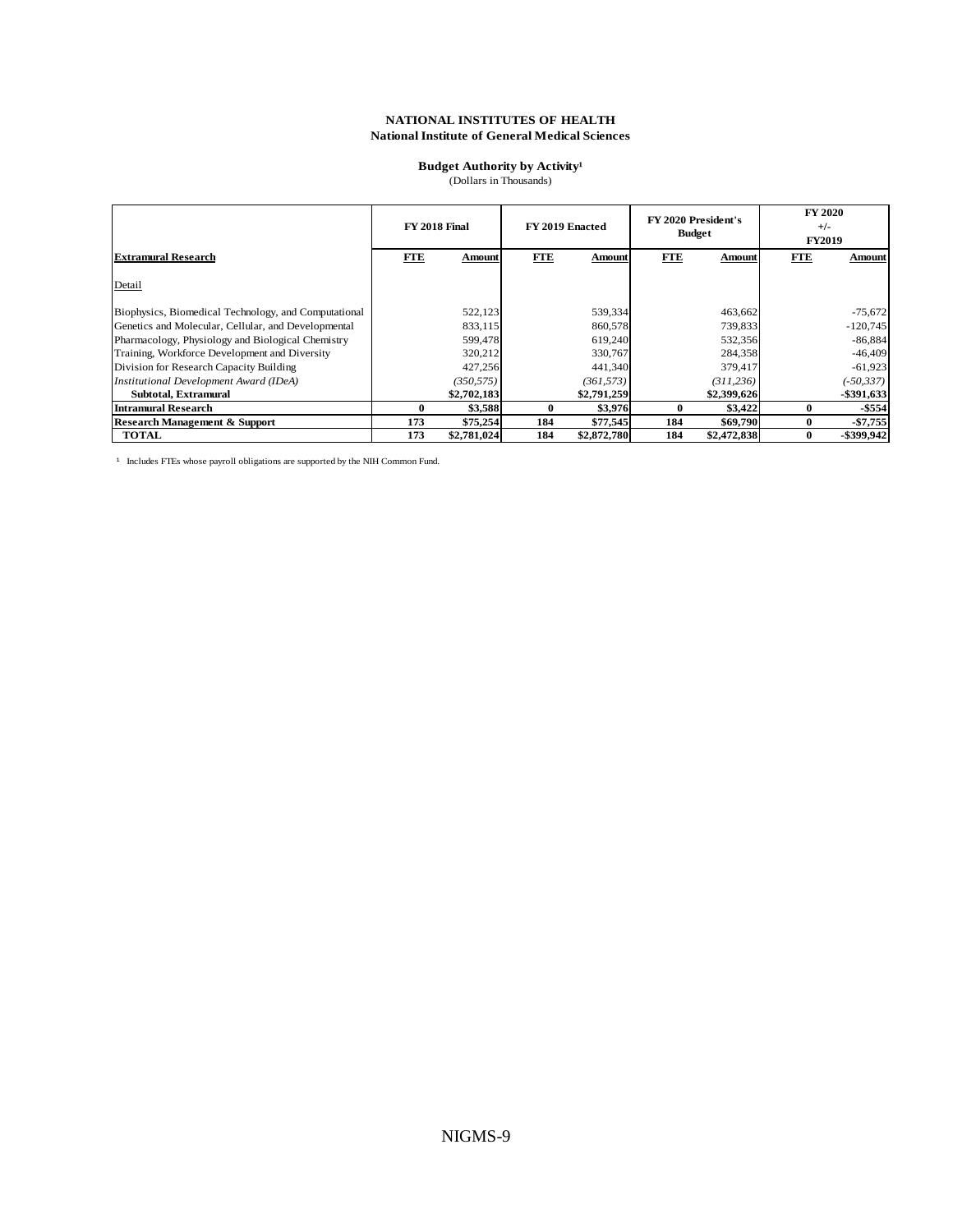| NATIONAL INSTITUTES OF HEALTH | National Institute of General Medical Science |  |
|-------------------------------|-----------------------------------------------|--|

| ś |
|---|
|   |
|   |
|   |
| ۱ |
|   |
|   |
|   |
|   |
|   |
|   |
| Ì |
|   |
|   |
|   |
|   |
|   |
|   |
| ٦ |
|   |
|   |
|   |
|   |
|   |
|   |

|                                                   | <b>Other Citation</b><br>PHS Act/ | U.S. Code<br>Citation | 2019 Amount<br>Authorized | FY 2019 Enacted | Authorized | 2020 Amount FY 2020 President's Budget |
|---------------------------------------------------|-----------------------------------|-----------------------|---------------------------|-----------------|------------|----------------------------------------|
| Research and Investigation                        | Section 301                       | 42§241                | Indefinite                |                 | Indefinite |                                        |
| National Institute of General Medical<br>Sciences | Section $401(a)$                  | 42§281                | Indefinite                | \$2,872,780,000 | Indefinite | \$2,472,838,000                        |
|                                                   |                                   |                       |                           |                 |            |                                        |
| Total, Budget Authority                           |                                   |                       |                           | \$2,872,780,000 |            | \$2,472,838,000                        |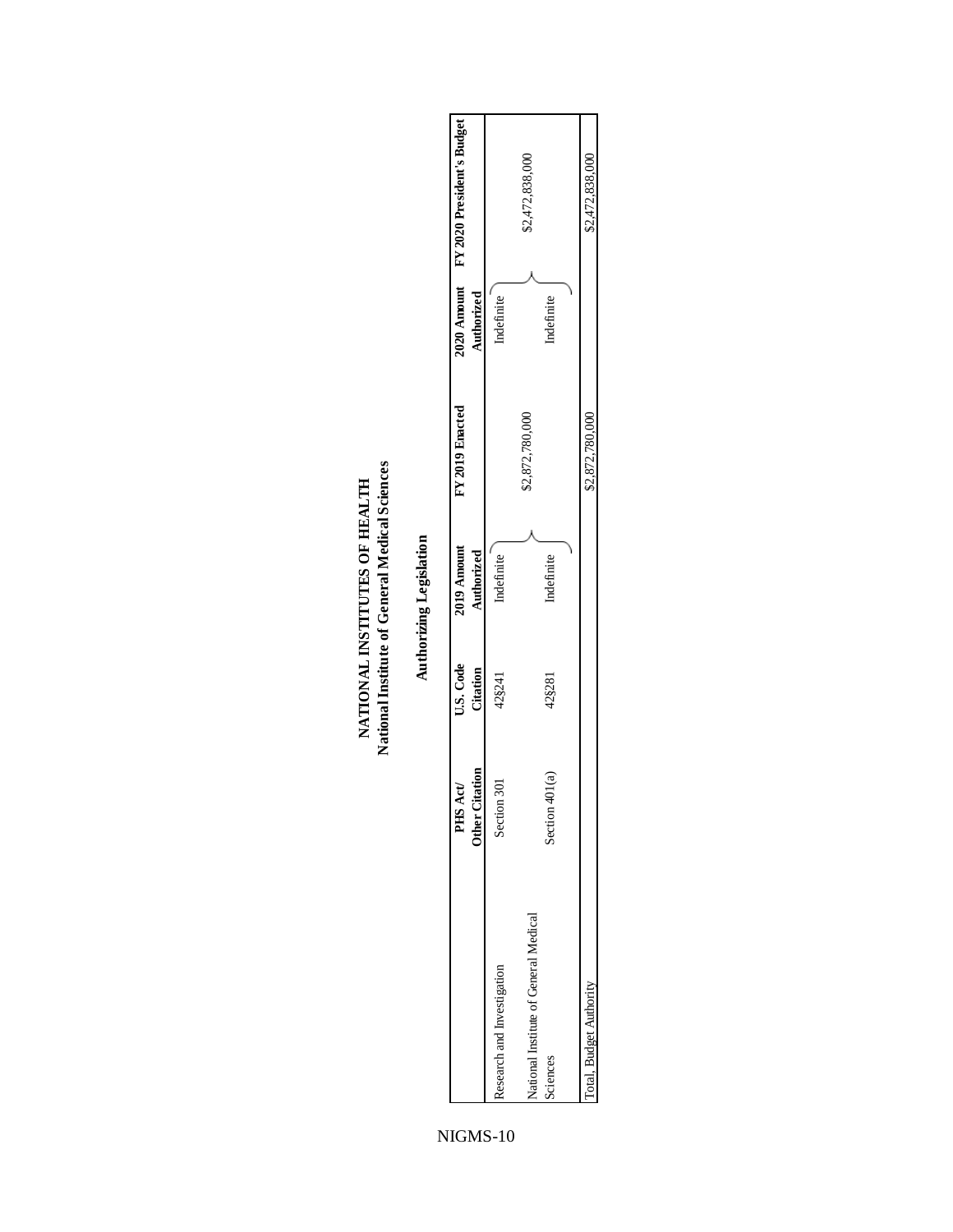# **Appropriations History**

| <b>Fiscal Year</b> | <b>Budget Estimate to</b><br><b>Congress</b> | <b>House Allowance</b> | <b>Senate Allowance</b> | <b>Appropriation</b> |
|--------------------|----------------------------------------------|------------------------|-------------------------|----------------------|
| 2011               | \$2,125,090,000                              |                        | \$2,121,783,000         | \$2,051,798,000      |
| Rescission         |                                              |                        |                         | \$18,016,009         |
| 2012               | \$2,102,300,000                              | \$2,102,300,000        | \$2,347,309,000         | \$2,434,637,000      |
| Rescission         |                                              |                        |                         | \$4,601,464          |
| 2013               | \$2,378,835,000                              |                        | \$2,387,112,000         | \$2,430,035,536      |
| Rescission         |                                              |                        |                         | \$4,860,071          |
| Sequestration      |                                              |                        |                         | (\$121,971,075)      |
| 2014               | \$2,401,011,000                              |                        | \$2,435,570,000         | \$2,364,147,000      |
| Rescission         |                                              |                        |                         | \$0                  |
| 2015               | \$2,368,877,000                              |                        |                         | \$2,371,476,000      |
| Rescission         |                                              |                        |                         | \$0                  |
| 2016               | \$2,433,780,000                              | \$2,439,437,000        | \$2,511,431,000         | \$2,512,073,000      |
| Rescission         |                                              |                        |                         | \$0                  |
| 20171              | \$2,512,437,000                              | \$2,538,851,000        | \$2,633,755,000         | \$2,650,838,000      |
| Rescission         |                                              |                        |                         | \$0                  |
| 2018               | \$2,185,509,000                              | \$2,713,775,000        | \$2,887,194,000         | \$2,785,400,000      |
| Rescission         |                                              |                        |                         | \$0                  |
| 2019               | \$2,572,669,000                              | \$2,818,667,000        | \$2,874,292,000         | \$2,872,780,000      |
| Rescission         |                                              |                        |                         | \$0                  |
| 2020               | \$2,472,838,000                              |                        |                         |                      |

<sup>1</sup> Budget Estimate to Congress includes mandatory financing.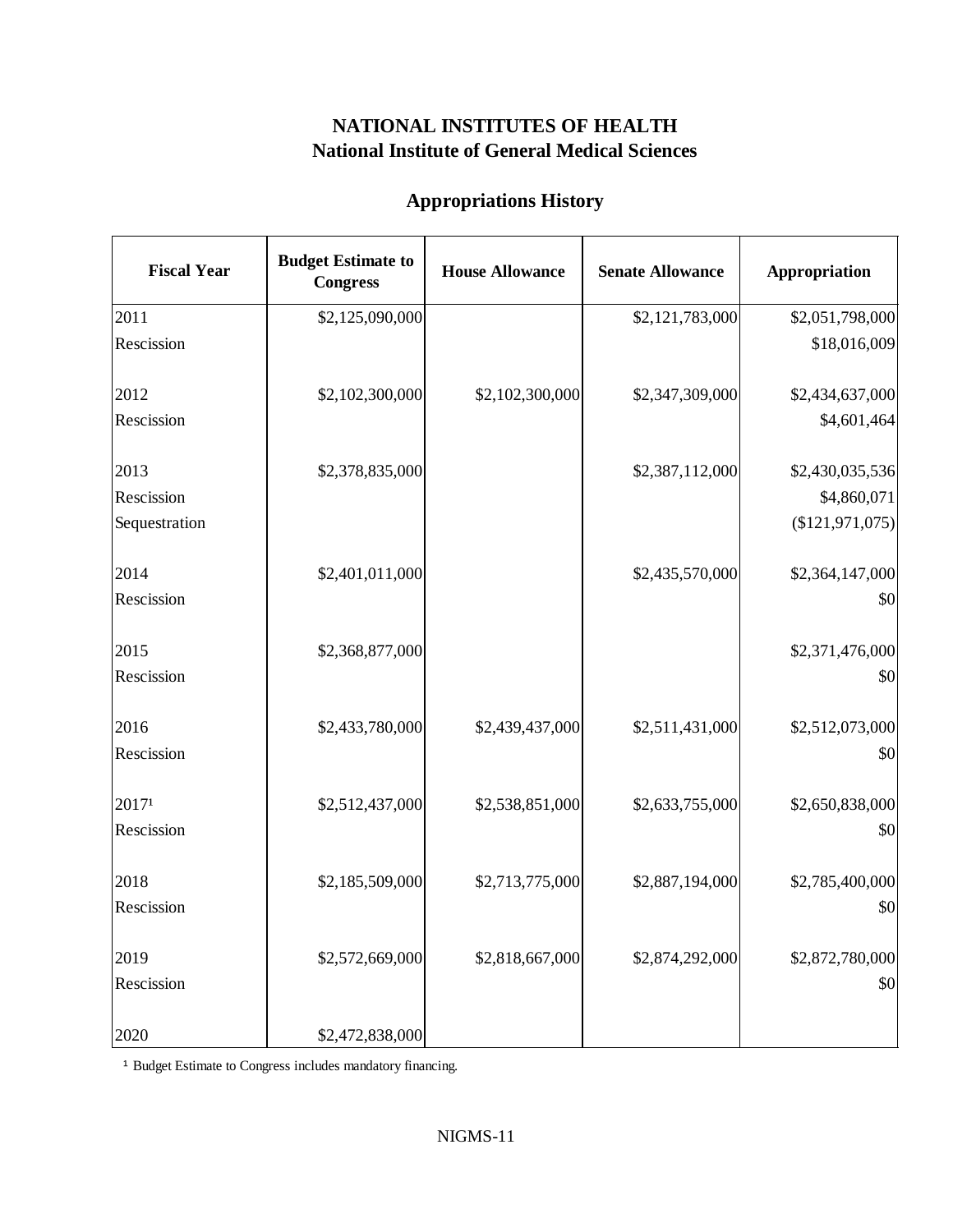### **Justification of Budget Request**

### *National Institute of General Medical Sciences*

Authorizing Legislation: Section 301 and Title IV of the Public Health Service Act, as amended. Budget Authority (BA):

|            | FY 2018         | FY 2019         | FY 2020         | $FY 2020 + / -$ |
|------------|-----------------|-----------------|-----------------|-----------------|
|            | Actual          | Enacted         | <b>PB</b>       | FY 2019         |
| BA         | \$2,781,024,000 | \$2,872,780,000 | \$2,472,838,000 | -399,942,000    |
| <b>FTE</b> | 173             | 84              | 184             |                 |

Program funds are allocated as follows: Competitive Grants/Cooperative Agreements; Contracts; Direct Federal/Intramural and Other.

### **Director's Overview**

The National Institute of General Medical Sciences (NIGMS) supports fundamental research that increases our understanding of biological processes and drives advances in disease diagnosis, treatment, and prevention. NIGMS-funded scientists investigate how living systems work at a wide range of levels, from individual molecules and cells to tissues, organs, research organisms, humans, and even whole populations. Additionally, to ensure the vitality and continued productivity of the research enterprise, NIGMS provides robust opportunities in training the next generation of scientists, enhancing the diversity of the scientific workforce, and developing biomedical research capacity throughout the country.

The importance of the NIGMS mission was made clear again this year by the receipt of the 2018 Nobel Prize in Chemistry by two long-time NIGMS grantees. One component of this prestigious award was made for work on the directed evolution of enzymes. Enzymes produced through this process are used to manufacture everything from biofuels to pharmaceuticals. The second component of the award was made for work done on phage display of peptides and antibodies. In phage display, a virus that infects bacteria can be used to evolve proteins with new functions, making it a fundamental technology used for drug discovery.<sup>[1](#page-11-0)</sup> The award of this year's Nobel Prize to NIGMS grantees clearly demonstrates the importance of investments in basic biomedical research and is a testament to how studies of seemingly abstract biological principles can have profound implications for both technology and medicine.

## **Promoting Creative and Ambitious Research: The Maximizing Investigators' Research Award (MIRA)**

As part of NIGMS' efforts to promote creative and ambitious research as documented in Goal 1 of its 2015-2020 Strategic Plan, the Institute developed the Maximizing Investigators' Research Award (MIRA) (R35 award mechanism) and launched it as a pilot program in  $2015.<sup>2</sup>$  $2015.<sup>2</sup>$  MIRA grants support an entire program of research for a particular investigator, rather than a specific

 $\overline{\phantom{a}}$ 

<span id="page-11-0"></span><sup>&</sup>lt;sup>1</sup> NIH News Releases, *NIH grantees win 2018 Nobel Prize in Chemistry*, October 3, 2018. www.nih.gov/newsevents/news-releases/nih-grantees-win-2018-nobel-prize-chemistry

<span id="page-11-1"></span><sup>2</sup> Maximizing Investigators' Research Award (MIRA) (R35) www.nigms.nih.gov/Research/mechanisms/MIRA/Pages/default.aspx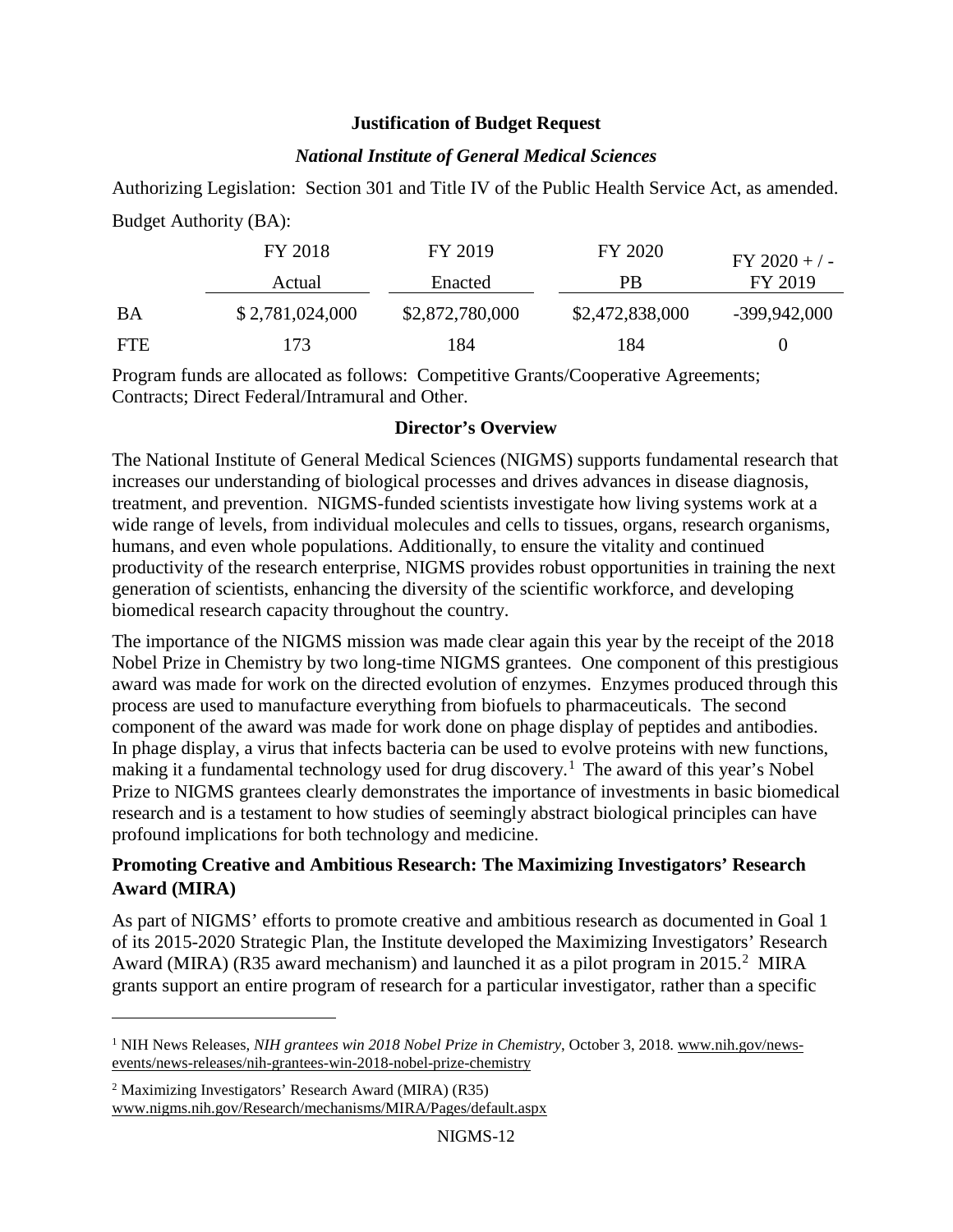project. Among the program's aims is to increase the stability of funding for NIGMS investigators and enhance their flexibility to follow promising research directions. Due to the overwhelming amount of interest in the program from both established investigators (EIs) and early-stage investigators  $(ESIs),<sup>3</sup> NIGMS$  $(ESIs),<sup>3</sup> NIGMS$  $(ESIs),<sup>3</sup> NIGMS$  is advancing the MIRA program from a pilot phase to a mainstay of the Institute's research portfolio. To achieve this objective, NIGMS will soon be issuing a new funding opportunity announcement (FOA) for MIRA that will support renewal applications from existing MIRA awardees. As was done in previous rounds of the program, the review process will ensure that EI and ESI applicants are evaluated separately (i.e., relative to each group's peers) and thus equitably. In FY 2018, NIGMS funded 228 additional investigators under the MIRA program, of which 115 are EIs and 113 are ESIs. This support represents an increase of 19 and 14 investigators, respectively, from the number funded in FY 2017. Overall, NIGMS is currently supporting 344 EIs and 304 ESIs through MIRA grants, which represents 16 percent of the investigators supported by the Institute through R01 (research project grant) equivalent mechanisms.

### **Supporting the Next Generation of Biomedical Research Scientists**

Sustaining a diverse pool of talented investigators is a central goal of both NIGMS and NIH. NIGMS remains committed to training scientists and students from a wide variety of professional and academic backgrounds, including groups that have been historically underrepresented in the biomedical research enterprise. The Institute supports this pool of talent through an array [of fellowships, career development awards, institutional training grants, and](https://www.nigms.nih.gov/Training/Pages/default.aspx)  [student development programs](https://www.nigms.nih.gov/Training/Pages/default.aspx) that span multiple career stages. This year, NIGMS funded 204 ESIs, exceeding the goal set for the Institute by NIH's Next Generation Researchers Initiative  $(NGRI)^4$  $(NGRI)^4$ .

Because an increasing body of evidence indicates that career transitions from the postdoctoral training period to independent faculty positions are a key exit point of talent within the NIH-funded research workforce,<sup>[5](#page-12-2)</sup> NIGMS has undertaken efforts to facilitate the career transition of postdoctoral scientists into independent academic positions. Such efforts include the [Institutional Research and Academic Career Development Awards](https://www.nigms.nih.gov/Training/CareerDev/Pages/TWDInstRes.aspx)<sup>[6](#page-12-3)</sup> and provision of research supplements to promote [re-entry into biomedical](https://www.nigms.nih.gov/Research/Mechanisms/Pages/PromoteReentry.aspx) and behavioral research careers.<sup>[7](#page-12-4)</sup> Despite these efforts, there remains a compelling need to develop additional strategies to promote transitions to independent faculty positions. Thus, commensurate with Goal 4 of its Strategic Plan, NIGMS recently sought input from key stakeholders on strategies to enhance postdoctoral career

 $\overline{\phantom{a}}$ 

<span id="page-12-0"></span><sup>&</sup>lt;sup>3</sup> A Program Director / Principal Investigator (PD/PI) who has completed their terminal research degree or end of post-graduate clinical training, whichever date is later, within the past 10 years and who has not previously competed successfully as PD/PI for a substantial NIH independent research award.

<span id="page-12-1"></span><sup>4</sup> NIH Next Generation Researchers Initiative, grants.nih.gov/ngri.htm

<span id="page-12-2"></span><sup>5</sup> [Gibbs et al, eLife 2016,](https://www.ncbi.nlm.nih.gov/pubmed/27852433) www.ncbi.nlm.nih.gov/pubmed/27852433; [Meyers et al, PLOS One 2018,](https://www.ncbi.nlm.nih.gov/pubmed/29338019) www.ncbi.nlm.nih.gov/pubmed/29338019

<span id="page-12-3"></span><sup>6</sup> Institutional Research and Academic Career Development Awards (IRACDA) (K12), www.nigms.nih.gov/Training/CareerDev/Pages/TWDInstRes.aspx

<span id="page-12-4"></span><sup>7</sup> Research Supplements to Promote Re-entry into Biomedical and Behavioral Research Careers, www.nigms.nih.gov/Research/Mechanisms/Pages/PromoteReentry.aspx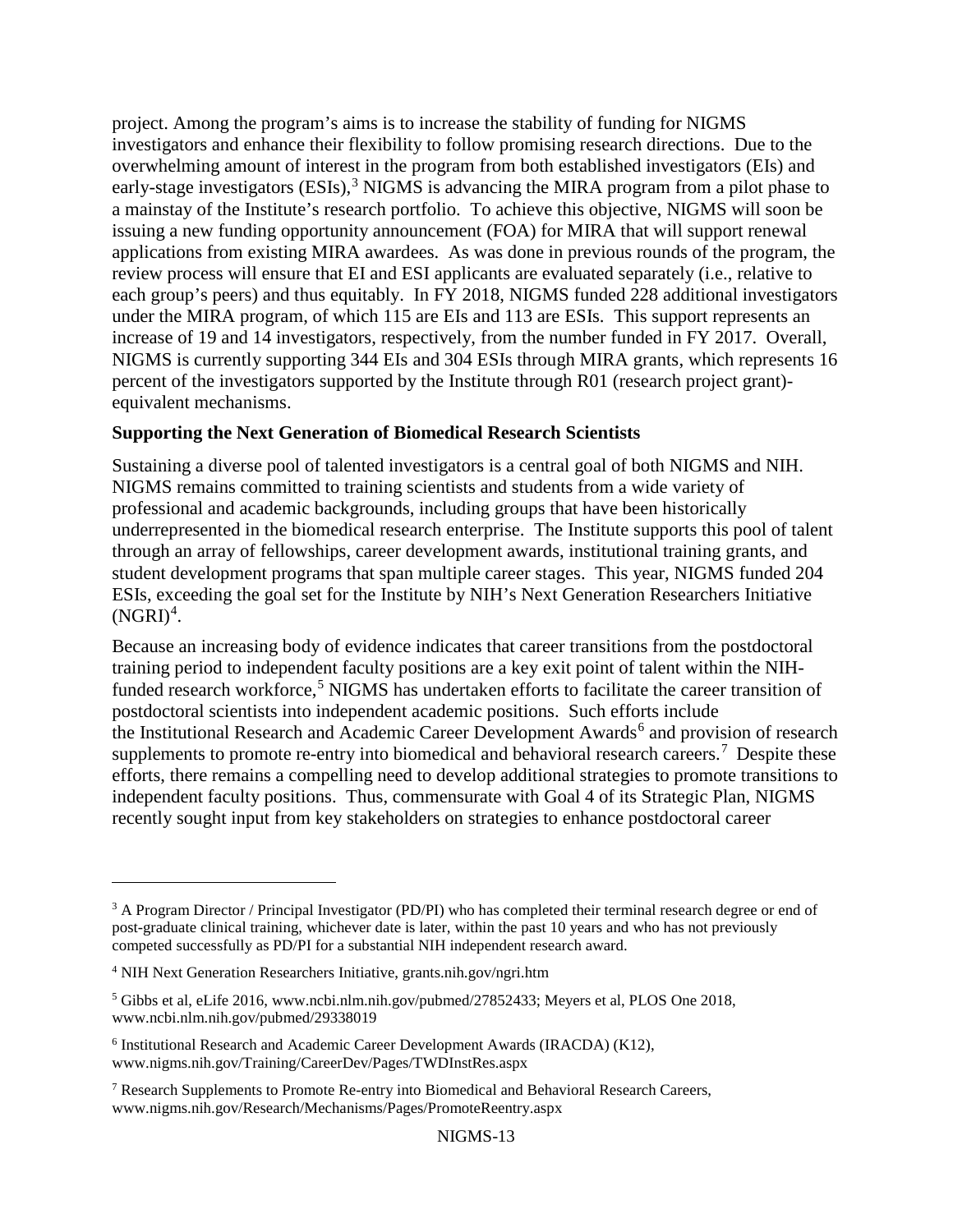transitions and to promote faculty diversity, specifically within research-intensive institutions.<sup>[8](#page-13-0)</sup> As a result of the feedback received from these outreach efforts, NIGMS intends to issue two new FOAs in 2019 that will utilize a mentored cohort approach to enhancing career transitions for postdoctoral fellows from diverse backgrounds into faculty positions at research-intensive universities.

## **Contributing to a 21st Century Workforce by Improving Graduate Education and Training**

NIGMS has been working to catalyze the modernization of biomedical research training to keep pace with the increasing complexity and interdisciplinarity of the research enterprise. To meet this goal, the Institute issued two new FOAs in 2018 – an NIGMS-specific predoctoral training program in basic biomedical sciences<sup>[9](#page-13-1)</sup> and a medical scientist training program  $(MSTP)^{10}$ , both using the T32 (training program) award mechanism. The NIGMS-specific T32 FOA is intended to allow the scientific community to develop and implement evidence-based approaches to biomedical research training and mentoring that will effectively train future generations of outstanding biomedical scientists to conduct rigorous, responsible and reproducible research. Similarly, areas of particular importance in the MSTP FOA are the continuous evaluation and improvement of MSTP training, fostering the persistence of MSTP alumni in research careers, and enhancing the diversity of the physician-scientist workforce.

## **Expanding Geographic and Scientific Frontiers: Building Research Capacity in Underserved States, Regions, and Institutions**

One of NIGMS' major programs is the Institutional Development Award (IDeA), which builds research capacities at academic institutions located in states that have historically received a lower aggregate level of NIH funding. By building organizational and workforce-related capacities in these states, the program enhances the ability of investigators to compete successfully for additional research funding while also addressing the specific needs of medically underserved communities. In addition to well-established and widely-known components of the IDeA program such as the Centers of Biomedical Research Excellence (COBRE), the IDeA Clinical and Translational Research (CTR) Network, and the IDeA-State Networks of Biomedical Research Excellence (INBRE), NIGMS recently added Regional Technology Transfer Accelerator Hubs for IDeA states in each of the 4 IDeA regions (central, northeast, southeast, and western regions). The goal of the accelerators is to provide consulting and skills development in entrepreneurship, technology transfer, management, small business finance, and other areas needed to transform important discoveries made in the lab into commercial products that address human health. Awards for each of the four accelerators were made in September 2018 (see Program Portrait below for additional details).

An important aspect of the IDeA program is being able to support research related to the health needs of unique populations in IDeA states. For example, the IDeA States Pediatric Clinical Trials Network (ISPCTN) will build the capacity to perform pediatric clinical trials in IDeA

l

<span id="page-13-0"></span><sup>&</sup>lt;sup>8</sup> Request for Information (RFI): Strategies for Enhancing Postdoctoral Career Transitions to Promote Faculty Diversity, May 2018, grants.nih.gov/grants/guide/notice-files/NOT-GM-18-034.html

<span id="page-13-1"></span><sup>9</sup> National Institute of General Medical Sciences Ruth L. Kirschstein National Research Service Award (NRSA) Predoctoral Institutional Research Training Grant (T32), grants.nih.gov/grants/guide/pa-files/PAR-17-341.html

<span id="page-13-2"></span><sup>&</sup>lt;sup>10</sup> Medical Scientist Training Program (T32), grants.nih.gov/grants/guide/pa-files/par-19-036.html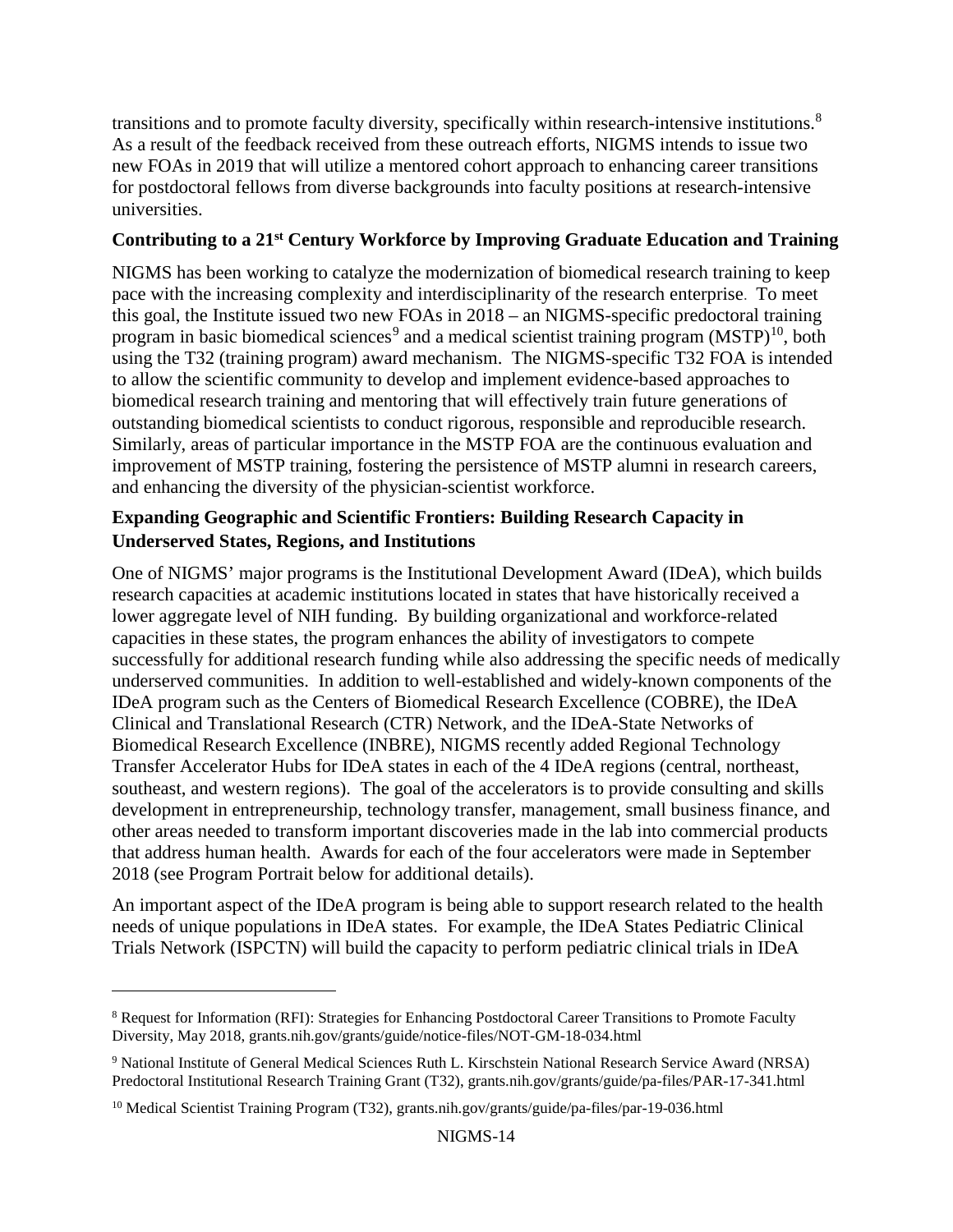states and provide medically underserved and rural populations with access to state-of-the-art pediatric clinical trials. The ISPCTN is a collaborative effort involving multiple NIH offices, Institutes, and Centers, including the Environmental Influences on Child Health Outcomes program, the *Eunice Kennedy Shriver* National Institute of Child Health and Human Development, and NIGMS.

NIGMS is proud to continue to serve the American Indian and Alaska Native (AI/AN) community through the Native American Research Centers for Health (NARCH) program. NARCH provides research, research training, and faculty development opportunities designed to meet the specific needs of AI/AN communities. It also provides opportunities for tribes and tribal organizations to build research infrastructure and capacity that address the historical health disparities prevalent in AI/AN communities and in so doing, increases the trust for research within these communities.

Part of NIGMS' efforts for building research capacity is focused on outreach and education, including during the earliest years in the educational process. Investing in both educators and educational activities at the pre-kindergarten to grade 12 level ensures that the nation's biomedical research needs continue to be met. Through the Science Education Partnership Award (SEPA), NIGMS provides opportunities for both students and teachers from various communities (including historically underserved communities) to consider careers in scientific education, research, and practice. Twelve of the 17 SEPAs in IDeA states are currently in partnerships with IDeA COBREs or INBREs.

## **Ensuring Access to Transformational Tools, Technologies, and Resources**

Whether utilized by single investigators or teams of scientists, cutting-edge technologies are critical enablers of biomedical research. The ability to accurately and robustly interrogate molecules, cells, tissues, and living systems is directly dependent upon the tools and technologies that scientists have at their disposal. Because of the central role of technology in biomedical research, NIGMS has continued to place a high level of importance on the development of new technologies and on ensuring access to them, commensurate with Goal 3 of its Strategic Plan. Thus, NIGMS has created a multi-stage pipeline to robustly support technology development efforts. A grant to support the initial proof-of-concept phase, for instance, can be followed by a second grant to enable the prototype refinement phase. These phases can, in turn, lead to commercialization of the technology through small business innovation research or small business technology transfer (SBIR/STTR) grants, application of the technology to specific scientific questions through incorporation into NIH-funded research grants (e.g., R01s and R35 MIRAs), or expansion and further development of the technology through support provided by the Institute's Biomedical Technology Research Resources (BTRR) program.

The importance of technology development, dissemination, and access is demonstrated through NIGMS' leadership (along with the National Eye Institute) of the new Common Fund Transformative Cryo-electron Microscopy (cryoEM) initiative. CryoEM is an exciting method used to image frozen biological molecules without the use of structure-altering dyes or fixatives or the need for crystallization. It provides a three-dimensional picture of individual molecules and therefore a greater understanding of biological function. Three national cryoEM service centers with state-of-the-art equipment, technical support, and training for the production and analysis of high-resolution data have been funded, and online and computer-based cryoEM instructional material is being developed. By increasing access to cryoEM technology and the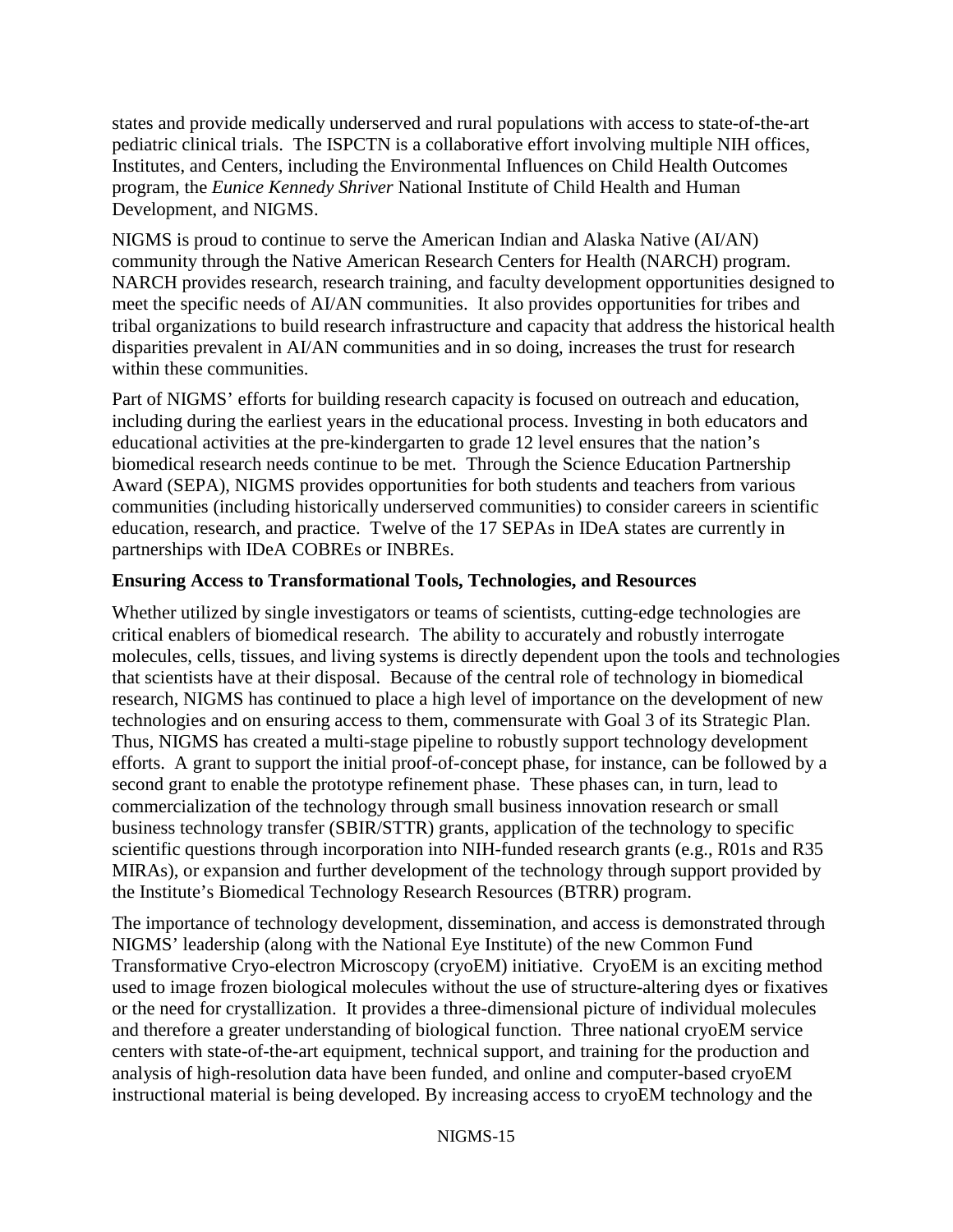detailed information it provides about viruses, proteins, and other important biomolecules, NIH hopes to accelerate the development of vaccines and drugs that can effectively combat serious diseases, from Alzheimer's to Zika.

### **Advancing Sepsis Research**

 $\overline{a}$ 

NIGMS supports a substantial portfolio of sepsis research that includes both fundamental and clinical studies and that emphasizes the host's response to sepsis rather than its initial triggers (e.g., infection or injury). In an effort to optimize NIGMS' sepsis research portfolio, the Institute has sought input from key stakeholders on novel ideas and strategies by which to address the challenges and opportunities inherent in this evolving field. In addition, it has convened a working group of its Advisory Council to help guide the Institute on how to accelerate advances in both the rapid detection and treatment of this condition.<sup>[11](#page-15-0)</sup>

<span id="page-15-0"></span><sup>&</sup>lt;sup>11</sup> Request for Information (RFI): Strategies for Advancing Sepsis Research Supported by NIGMS, July 2018, grants.nih.gov/grants/guide/notice-files/NOT-GM-18-039.html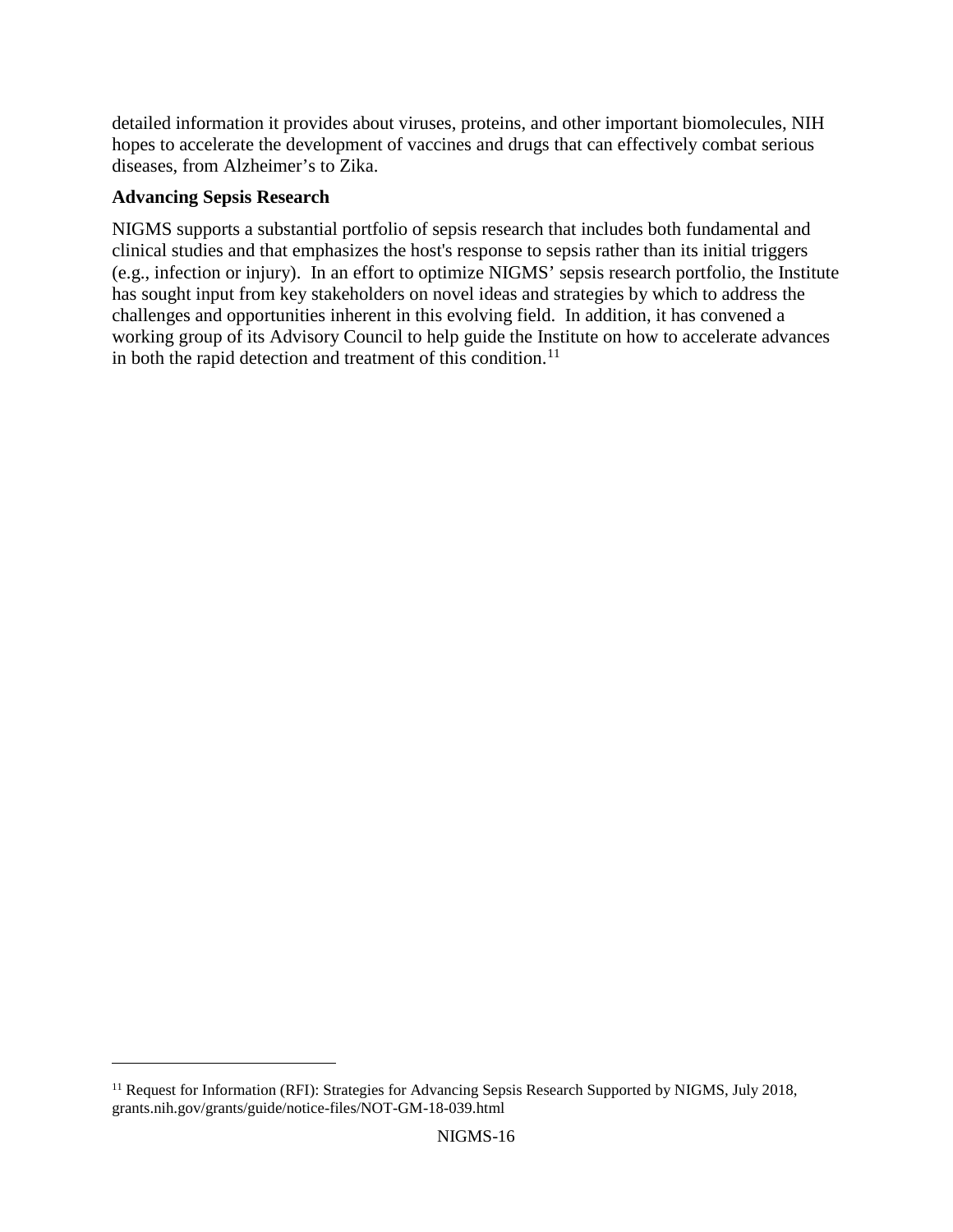#### **Program Portrait on Artificial Intelligence and Deep Learning in Biomedical Science**

FY 2019 level: \$26.2 million FY 2020 level: \$22.5 million

Change: - \$3.7 million

Computers far surpass humans in their ability to sift through vast amounts of data with speed, accuracy, and neutrality. As software and hardware become increasingly sophisticated, computers are better able to mimic the way human brains work. With this functionality, called artificial intelligence (AI), computers can make logical decisions about data, such as organizing it into categories, or determining how closely it matches an idealized standard. AI computers can even "learn," meaning that they can progressively improve on a specific task without being explicitly programmed. All they need is the appropriate hardware, software, input data, and a set of guidelines. The data can be in any form, such as images, genome sequences, sounds, machine signals, video, speech, or written words.

Although AI technology is already used in a variety of applications, such as voice recognition software and Google image searches, it is also the focus of intense research. With one type of AI, called deep learning, computers are not only able to organize and analyze information, but also reveal new insights and recognize patterns that would be impossible for humans to detect amidst the mountains of data. Deep learning provides a new way of predicting unknown results, based on patterns in the available data.

Increasingly, biomedical researchers are using AI—and deep learning in particular—as a tool to enhance their ongoing efforts to better understand biology and find new ways to prevent, detect, diagnose, and treat diseases. Deep learning is already helping scientists better predict the effectiveness—and possible side effects—of medications. It is also finding uses in basic biomedical research in a variety of ways.

A team led by a MIRA-funded researcher developed a machine learning software called CellProfiler. Paired with microscopy, the image analysis software has advanced biomedical work ranging from counting cells to analyzing human tissue samples. For example, the software makes it possible to detect changes in the appearance of cells that are imperceptible to the human eye. Some of these changes might indicate the early stage of a disease, or help scientists understand normal cellular processes and identify the causes and possible treatments for a wide range of conditions. Every year, the opensource software is launched more than 125,000 times by researchers worldwide. It has been cited in more than 3,400 papers from more than 1,000 laboratories.

Another NIGMS grantee is using deep learning to advance structure-based drug design. The idea is to find small molecules (potential drugs) that can bind to disease-related proteins (drug targets) and have a therapeutic effect. Computers can efficiently sift through enormous amounts of data on the 3D structures of proteins and can predict which small molecules might bind to those proteins and produce a desired effect. Using AI to find potential drug candidates has the potential to significantly speed up the drug discovery process.

#### **Program Portrait on STTR Regional Technology Transfer Accelerator Hubs for Institutional Development Award (IDeA) States**

FY 2019 level: \$5.1 million

FY 2020 level: \$4.4 million

Change:  $-$  \$0.7 million

Under this new program, small businesses and academic institutions in IDeA states partner to create regional "hubs" to accelerate technology transfer—the commercialization of scientific results from academic laboratory to marketplace. Each hub serves one of the four IDeA regions (central, northeastern, southeastern, and western). The overarching goal of the hubs is to promote a sustainable culture of biomedical entrepreneurship at institutions in the region. Each hub will provide infrastructure to facilitate professional collaborations, mentoring relationships, and the sharing of expertise, information, and business practices. The effort will produce educational tools, such as curricula, texts, and webinars, that can be licensed or sold to other institutions.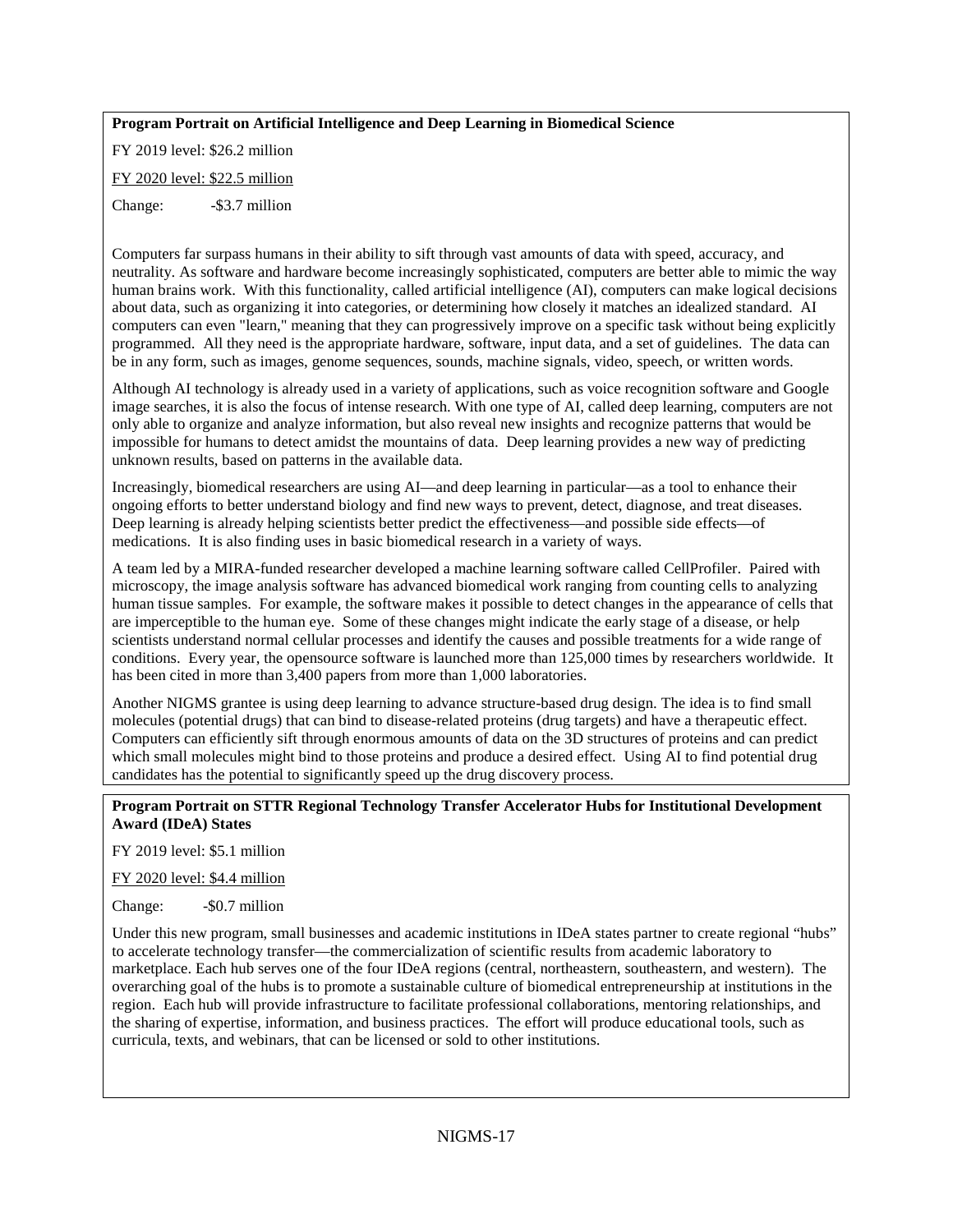#### **Program Portrait on Rare Research Organisms**

FY 2019 level: \$8.0 million

FY 2020 level: \$6.9 million

Change: -\$1.1 million

Fruit flies have revealed insights about genetics and neuroscience for more than a century, including the NIGMSfunded work on circadian rhythms that was awarded the Nobel Prize in Physiology or Medicine in 2017. Mice low-maintenance mammals available by mail order in thousands of different genetic varieties—have been a research lab mainstay for decades. However, recent advances such as the decreasing cost of genome sequencing and the development of the CRISPR system for genomic modification now make it possible to use an expanded range of research organisms, many of which are particularly well suited for a specific type of investigation. For example, the Australian songbird zebra finch (*Taeniopygia guttata*) sings a simple, easily analyzed tune, and has become a go-to organism for studies on the neurobiological basis of learning and memory. It is inexpensive, easy to raise in the lab, and widely available.

Other research organisms that NIGMS-funded scientists have begun to explore include:

African spiny mice (*Acomys kempi* and *Acomys percivali)*, the only mammal known to heal without scarring, for studies of tissue healing. In humans and other mammals, organ and tissue damage typically results in thickening, stiffening, and reduced mobility in the affected areas. When it occurs in internal organs such as the heart or lungs, this scarring (fibrosis) can lead to organ failure and death. It is a major public health problem in the U.S. A MIRA grantee is working to uncover the mechanical and cellular processes that cause scarring—and how African spiny mice circumvent them. A better understanding of how and why scar tissues form could lead to treatments that help humans better heal after heart attacks, spinal cord injury, severe burns, and other injuries and tissue-damaging diseases.

Hawaiian bobtail squid (*Euprymna scolopes*), for studies of bacterial infection and microbial symbiosis (how microorganisms live together and benefit from each other). Some species of bacteria can form a close-knit community known as a biofilm, where they are protected from immune system defenses and antibiotic medications. Biofilms cause a range of medical problems, including diabetic foot ulcers, urinary tract infections, middle ear infections, and life-threatening lung infections in people with cystic fibrosis. Biofilm infections are especially problematic with implanted medical devices, such as artificial joints, heart valves, pacemakers, and dialysis catheters. Although biofilms are common in the environment, it has been difficult to study them in living organisms. One NIGMS-funded researcher is helping to overcome that issue by studying the mutually beneficial relationship between bobtail squid and the bacterium *Vibrio fischeri*. By revealing how these squid encourage biofilm formation within their bodies, this work might lead to new ways for humans to combat unwelcome infections.

Carolina anole (*Anolis carolinensis*), the first reptile to have its genome sequenced, for studies on regeneration and development. An NIGMS grantee is comparing tissue healing in Mexican salamanders (*Ambystoma mexicanum*) with that in anole lizards. He identified cellular reasons why the salamanders are able to completely regrow a severed tail, while the lizards cannot (just as humans cannot regrow lost limbs). The long-term goal of such research is to find ways to improve wound healing and regrowth of human tissues.

### **Program Descriptions and Accomplishments**

### **Genetics and Molecular, Cellular, and Developmental Biology (GMCDB):** The GMCDB

division supports research to understand the structure and function of cells and cellular components, and the cellular and molecular mechanisms that underlie inheritance, gene expression, and development. The results of this research form the foundation for advances in diagnosing, preventing, treating, and curing a wide variety of diseases. Most of the projects supported by the division make use of research organisms, which advance the general understanding of biological processes. To complement GMCDB's large investment in research that is performed in a wide variety of research organisms, GMCDB will also employ FY 2020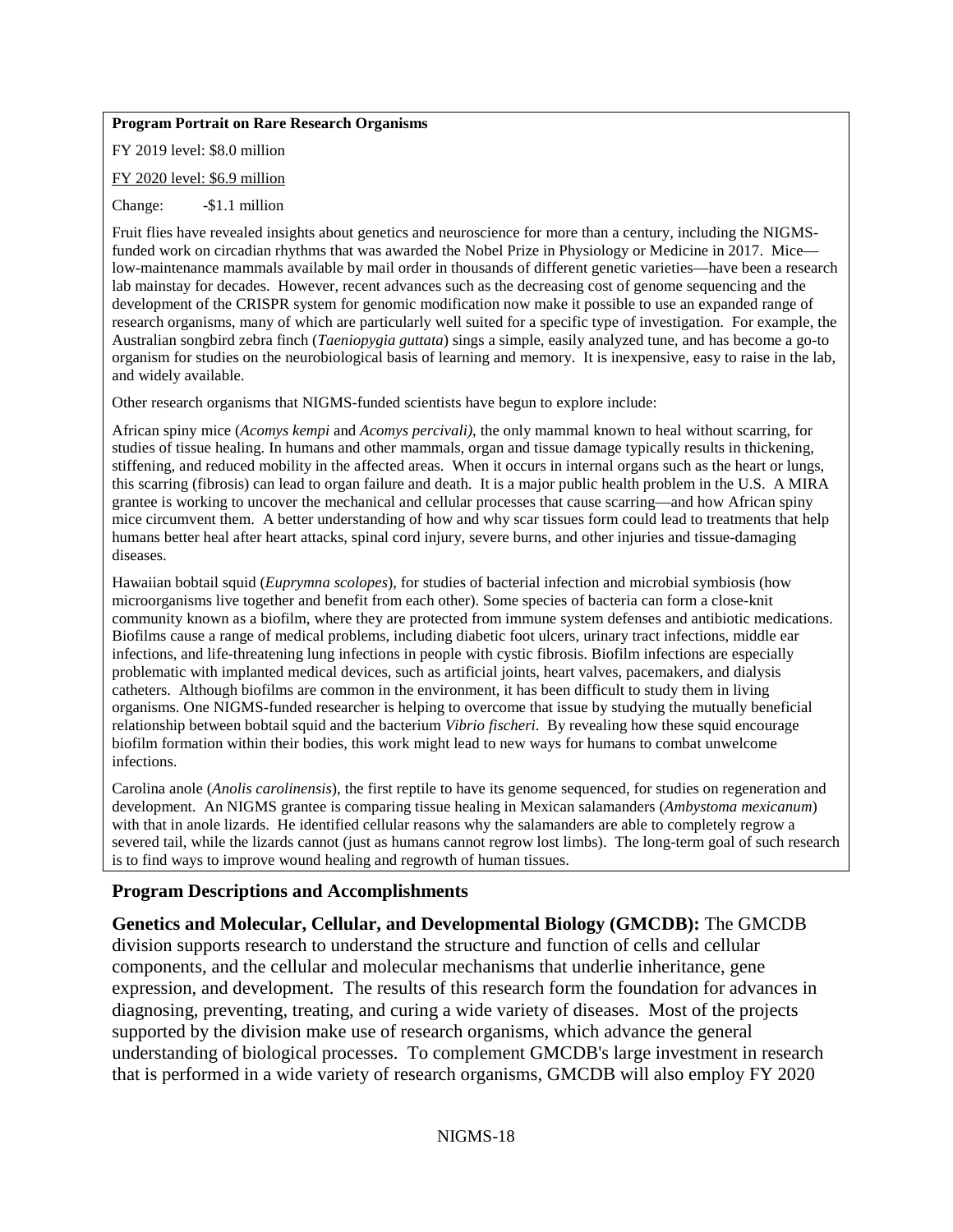funds to bolster human research studies aimed at revealing the generalizable principles of the genetics of human biology and human disease.

**Budget Policy:** The FY 2020 President's Budget request for the GMCDB program is \$739.833 million, a decrease of \$120.745 million or 14 percent compared to the FY 2019 Enacted level. GMCDB expenditures will support individual investigators seeking fundamental knowledge about biological processes. GMCDB will continue its support for collaborative research on cellular, molecular, and genomic studies in animal models, as well as research into specific genetic variants within complex disorders.

**Pharmacology, Physiology, and Biological Chemistry (PPBC):** The PPBC division supports a broad spectrum of research aimed at improving the molecular-level understanding of fundamental biological processes and discovering approaches to their control. Research supported by the division takes a multifaceted approach to problems in pharmacology, physiology, biochemistry, and biological chemistry that are very basic in nature. The goals of supported research include an improved understanding of drug action and of anesthesia; mechanisms underlying responses to drugs; new methods and targets for drug discovery; advances in natural products synthesis; an enhanced understanding of biological catalysis; knowledge of metabolic regulation and fundamental physiological processes; and the integration and application of basic physiological, pharmacological, and biochemical research to clinical issues in anesthesia, clinical pharmacology, and trauma and burn injury. The division works to ensure that research approaches are state-of-the-art and employ the optimal research organisms for the problems being addressed.

**Budget Policy:** The FY 2020 President's Budget request for the PPBC program is \$532.356 million, a decrease of \$86.884 million or 14 percent compared to the FY 2019 Enacted level. PPBC will continue to emphasize the support of investigator-initiated research grants related to basic pharmacology, biochemistry, and chemistry that inform knowledge of how small molecules influence human health.

**Biophysics, Biomedical Technology, and Computational Biosciences (BBCB):** The BBCB division facilitates advances in basic biomedical research by supporting the technology and computational research infrastructures and the development and application of biophysical and computational methods and tools for understanding basic biological questions. Computational approaches include analytical methods, mathematical modeling, and simulations. This year a major new effort in BBCB is the support of data science and artificial intelligence (e.g., machine learning) approaches to address fundamental research questions. BBCB also supports biophysical techniques and studies, derived from the physical and engineering sciences, to develop and improve measurement and analysis of macromolecular, cellular, and organelle processes and function. Another major new effort in BBCB is to support technology development through all the stages from high-risk, high-reward emerging concepts to established biomedical resources. Technology resources, supported by BBCB, impact basic biomedical research on living systems, from molecules and cells to tissues, organs, and organisms, and are used by thousands of NIH-supported scientists each year.

**Budget Policy:** The FY 2020 President's Budget request for the BBCB program is \$463.662 million, a decrease of \$75.672 million or 14 percent compared to the FY 2019 Enacted level.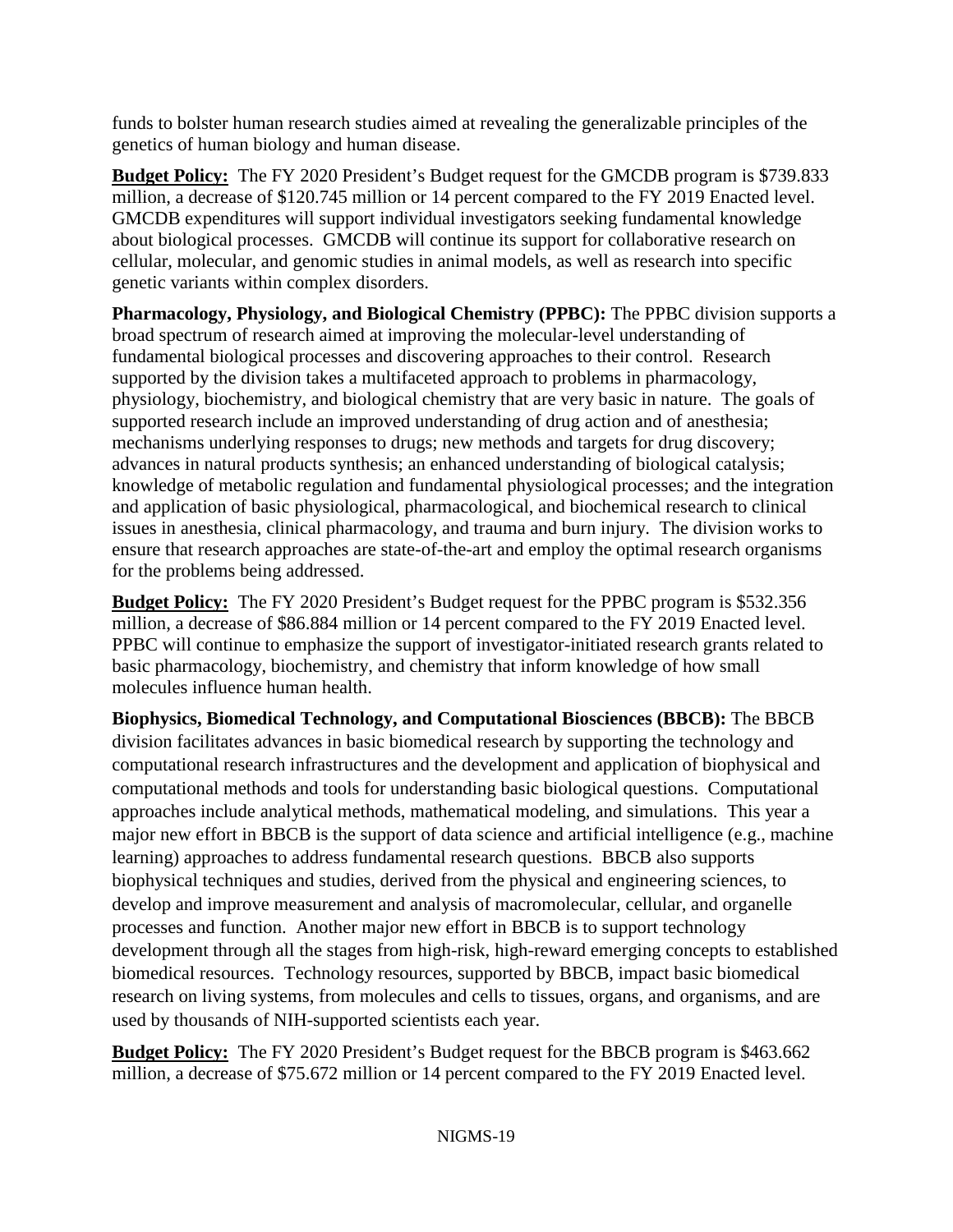BBCB plans to fund investigator-initiated approaches to enable the development of new and emerging biomedical technologies.

**Division of Training, Workforce Development, and Diversity (TWD):** The TWD division supports programs that foster the development of a strong and diverse biomedical research workforce. The division funds research training, student development, and career development activities through a variety of programs ranging from the undergraduate level to the doctorate and beyond. TWD also administers the Common Fund Diversity Program Consortium, including the Coordination and Evaluation Center, Building Infrastructure Leading to Diversity, and the National Research Mentoring Network. TWD funded initiatives include the Diversity Supplement Program, Bridges to the Baccalaureate, Maximizing Access to Research Careers, Research Initiative for Scientific Enhancement, Initiative for Maximizing Student Development, Post-baccalaureate Research Education, Bridges to the Doctorate, National Research Service Award fellowships and training grants, Pathway to Independence Awards, Career Awards, Institutional Research and Academic Career Development Awards, Innovative Programs to Enhance Research Training, Support for Research Training Conferences, the Research on Interventions Program, and the Science of Science Policy Awards. Collectively, these programs are designed to ensure that future generations of researchers will be drawn from the entire pool of talented individuals, bringing different aptitudes, perspectives, interests, and experiences to address complex scientific problems. NIGMS seeks to enhance the diversity of the biomedical research workforce by supporting individuals from a variety of backgrounds at multiple training and career stages in a variety of institutions and educational settings across the country.

**Budget Policy:** The FY 2020 President's Budget request for the TWD program is \$284.358 million, a decrease of \$46.409 million or 14 percent compared to the FY 2019 Enacted level. TWD will continue to support Individual and Institutional Training awards and maintain the same stipend levels as FY 2019.

**Division for Research Capacity Building (DRCB):** DRCB supports research, research infrastructure improvement, faculty development, and research training in states and institutions that have been historically underrepresented in NIH funding. DRCB administers four major programs. The Institutional Development Award (IDeA) program broadens the geographic distribution of NIH funding for biomedical research in 23 states and Puerto Rico through five initiatives: (1) the COBRE initiative aims to develop thematic, multidisciplinary centers; (2) the INBRE initiative supports the establishment of statewide networks for expanding research access and capabilities; (3) the IDeA CTR initiative promotes the advancement of clinical and translational research that addresses regional health concerns; (4) the IDeA co-funding initiative aims to increase the pool of NIH funded investigators; and (5) the Regional Technology Transfer Accelerator Hubs for IDeA States (STTR) program supports the commercialization of innovative technologies and methodologies and aims to strengthen skills needed to move discoveries and technologies out of the lab and into commercial products that address human health. The Support of Competitive Research (SCORE) program seeks to increase the research competitiveness of faculty at institutions that have an explicitly stated historical mission focused on serving students from underrepresented groups. The NARCH program supports partnerships between American Indian/Alaska Native tribes or tribally-based organizations and institutions that conduct intensive biomedical research. The SEPA program invests in educational activities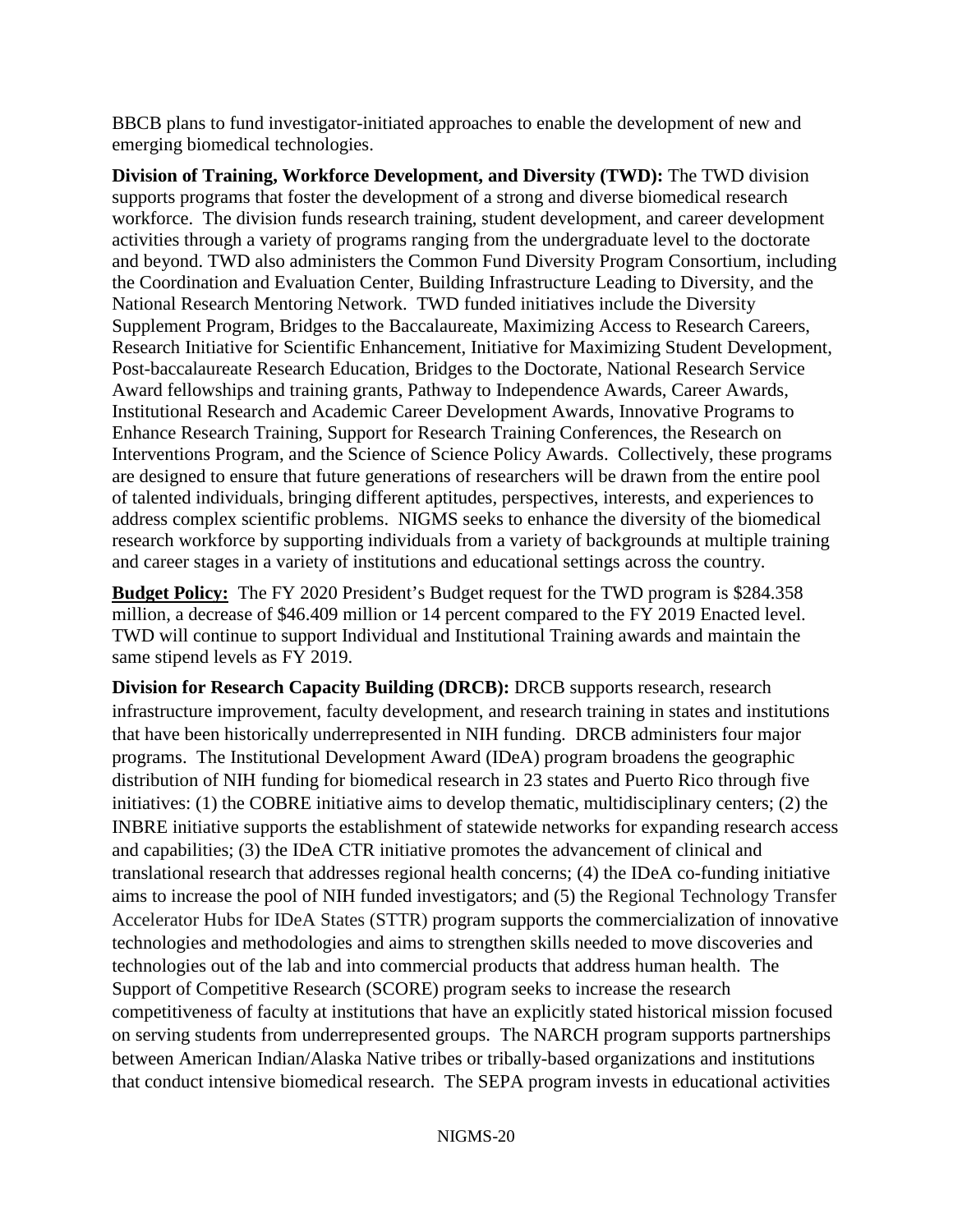that complement or enhance the training of a workforce to meet the nation's biomedical, biobehavioral, and clinical research needs.

**Budget Policy:** The FY 2020 President's Budget request for the DRCB program is \$379.417 million, a decrease of \$61.923 million or 14 percent compared to the FY 2019 Enacted level. DRCB will continue to support new and continuing awards in these three programs. DRCB also supports the use of SBIR/STTR funds to initiate small business and technology transfer activities in IDeA states.

**Intramural:** NIGMS has a small but unique intramural research training program, the NIGMS Postdoctoral Research Associate (PRAT) Program. PRAT postdoctoral research fellows are supported for up to three years. They pursue independent research in intramural NIH laboratories under the guidance of tenured/tenure-track investigators, and they receive specialized training and career mentoring from NIGMS staff. Fellows in this highly regarded program have received numerous honors and awards for their innovative research in areas ranging from cell and molecular biology to pharmacology and genetics.

**Budget Policy:** The FY 2020 President's Budget request for the Intramural Research program is \$3.422 million, a decrease of \$0.6 million or 14 percent compared to the FY 2019 Enacted level.

**Research Management and Support (RMS)**: RMS provides administrative, budgetary, logistical, and scientific support toward the review, award, and monitoring of research grants, training awards, and research and development contracts. The program also encompasses strategic planning, coordination, and evaluation of NIGMS programs; regulatory compliance; and coordination and liaison with other Federal agencies, Congress, and the public. RMS funds improvements in information technology tools to facilitate the paylist process where grant applications are discussed and prioritized for possible funding. RMS funds also support IT system enhancements to facilitate business processes in the areas of grants program management and internal grant application referral. In response to Congressional reporting requirements, RMS was used to enhance IT systems that capture data on the careers of NIGMS-funded trainees and provide information on NIGMS training program outcomes. Funds were allocated to migrate and develop NIGMS services and systems to the "cloud." Development in a cloud environment results in reduced resource dependencies, significant cost savings, enhanced information technology security and disaster recovery, as well as ensures compliance with the Federal Information Technology Acquisition Reform Act.

**Budget Policy:** The FY 2020 President's Budget request for RMS is \$69.790 million, a decrease of \$7.755 million or 10 percent compared to the FY 2019 Enacted level.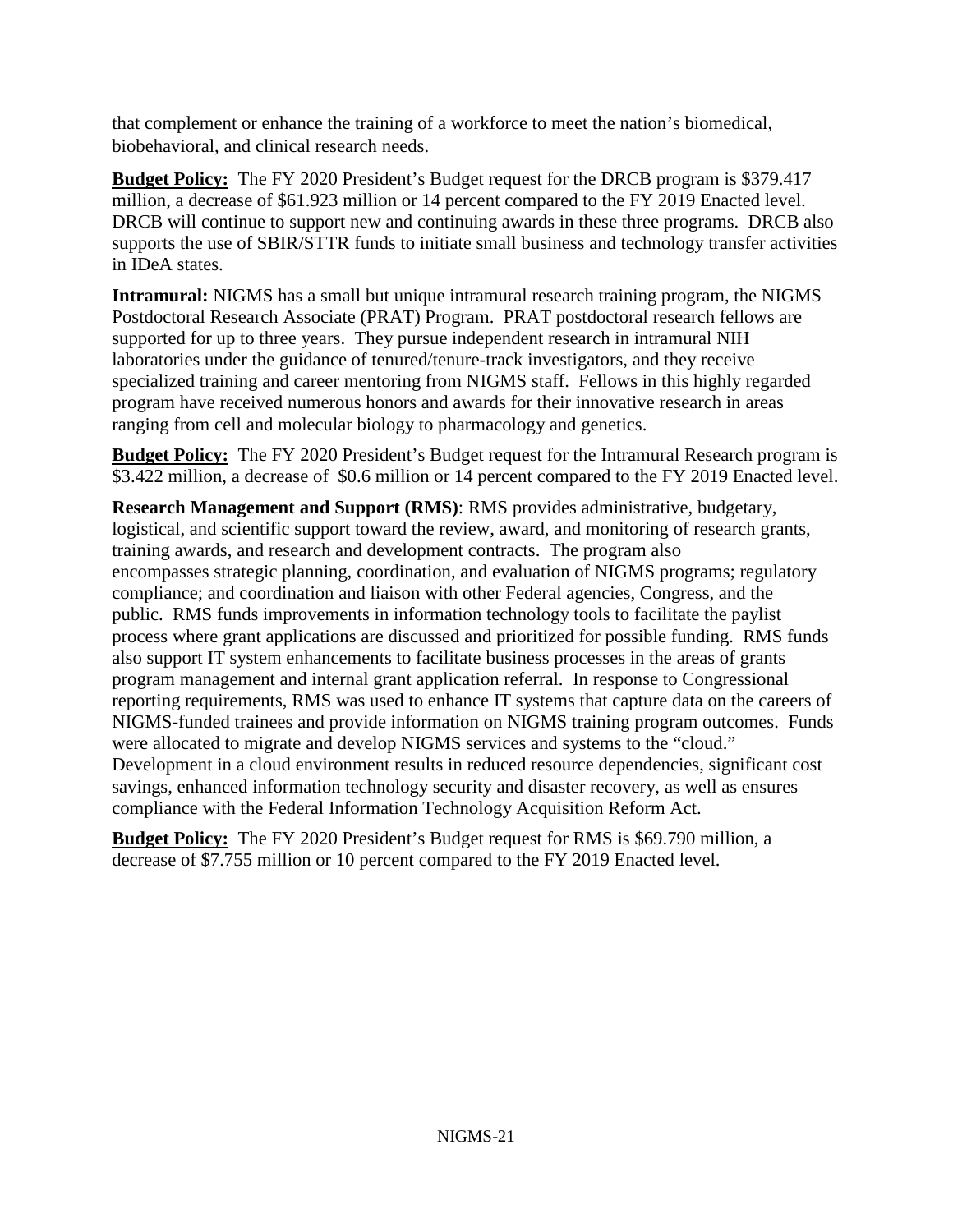#### **Budget Authority by Object Class<sup>1</sup>**

(Dollars in Thousands)

|      |                                                                             | FY 2019 Enacted         | FY 2020 President's<br><b>Budget</b> | <b>FY 2020</b><br>$+/-$<br><b>FY 2019</b> |
|------|-----------------------------------------------------------------------------|-------------------------|--------------------------------------|-------------------------------------------|
|      | Total compensable workyears:                                                |                         |                                      |                                           |
|      | Full-time equivalent                                                        | 184                     | 184                                  | 0                                         |
|      | Full-time equivalent of overtime and holiday hours                          | $\overline{0}$          | $\overline{0}$                       | $\mathbf{0}$                              |
|      | Average ES salary                                                           | \$178                   | \$178                                | \$0                                       |
|      | Average GM/GS grade                                                         | 12.9                    | 12.9                                 | 0.0                                       |
|      | Average GM/GS salary                                                        | \$124                   | \$124                                | \$0                                       |
|      | Average salary, grade established by act of July 1,<br>1944 (42 U.S.C. 207) | \$0                     | \$0                                  | \$0                                       |
|      | Average salary of ungraded positions                                        | \$185                   | \$185                                | \$0                                       |
|      | <b>OBJECT CLASSES</b>                                                       | FY 2019 Enacted         | FY 2020 President's<br><b>Budget</b> | <b>FY 2020</b><br>$+/-$<br><b>FY 2019</b> |
|      | Personnel Compensation                                                      |                         |                                      |                                           |
| 11.1 | <b>Full-Time Permanent</b>                                                  | 17,903                  | 17,971                               | 68                                        |
| 11.3 | Other Than Full-Time Permanent                                              | 2,723                   | 2,734                                | 10                                        |
| 11.5 | Other Personnel Compensation                                                | 487                     | 489                                  | $\overline{c}$                            |
| 11.7 | Military Personnel                                                          | $\Omega$                | $\Omega$                             | $\boldsymbol{0}$                          |
| 11.8 | Special Personnel Services Payments                                         | 1,233                   | 1,238                                | 5                                         |
| 11.9 | <b>Subtotal Personnel Compensation</b>                                      | \$22,346                | \$22,431                             | \$85                                      |
| 12.1 | Civilian Personnel Benefits                                                 | 7,207                   | 7,343                                | 136                                       |
| 12.2 | Military Personnel Benefits                                                 | $\boldsymbol{0}$        | 0                                    | $\boldsymbol{0}$                          |
| 13.0 | Benefits to Former Personnel                                                | $\Omega$                |                                      | $\Omega$                                  |
|      | <b>Subtotal Pay Costs</b>                                                   | \$29,553                | \$29,774                             | \$221                                     |
| 21.0 | Travel & Transportation of Persons                                          | 398                     | 332                                  | -66                                       |
| 22.0 | <b>Transportation of Things</b>                                             | $\overline{4}$          | 3                                    | $-1$                                      |
| 23.1 | Rental Payments to GSA                                                      | $\overline{0}$          | $\overline{0}$                       | $\mathbf{0}$                              |
| 23.2 | Rental Payments to Others                                                   | 31                      | 26                                   | $-5$                                      |
| 23.3 | Communications, Utilities & Misc. Charges                                   | 180                     | 153                                  | $-27$                                     |
| 24.0 | Printing & Reproduction                                                     | $\mathbf{0}$            | $\overline{0}$                       | $\theta$                                  |
| 25.1 | <b>Consulting Services</b>                                                  | 420                     | 363                                  | $-57$                                     |
| 25.2 | Other Services                                                              | 6,923                   | 5,963                                | $-960$                                    |
| 25.3 | Purchase of goods and services from government<br>accounts                  | 97,323                  | 91,405                               | $-5,918$                                  |
| 25.4 | Operation & Maintenance of Facilities                                       | 86                      | 72                                   | -14                                       |
| 25.5 | R&D Contracts                                                               | 752                     | 752                                  |                                           |
| 25.6 | <b>Medical Care</b>                                                         | $\mathbf{0}$            | $\overline{0}$                       |                                           |
| 25.7 | Operation & Maintenance of Equipment                                        | 8,878                   | 7,457                                | $-1,420$                                  |
| 25.8 | Subsistence & Support of Persons                                            | $\mathfrak{D}$          |                                      |                                           |
| 25.0 | <b>Subtotal Other Contractual Services</b>                                  | \$114,383               | \$106,014                            | $-$ \$8,369                               |
| 26.0 | Supplies & Materials                                                        | 164                     | 138                                  | $-26$                                     |
| 31.0 | Equipment                                                                   | 229                     | 192                                  | $-37$                                     |
| 32.0 | Land and Structures                                                         | $\boldsymbol{0}$        | 0                                    |                                           |
| 33.0 | Investments & Loans                                                         | $\Omega$                |                                      |                                           |
| 41.0 | Grants, Subsidies & Contributions                                           | 1,581,016               | 1,595,204                            | 14,188                                    |
| 42.0 | Insurance Claims & Indemnities                                              | 0                       |                                      |                                           |
| 43.0 | Interest & Dividends                                                        | 0                       |                                      | $\theta$                                  |
| 44.0 | Refunds<br><b>Subtotal Non-Pay Costs</b>                                    | $\Omega$<br>\$1,696,406 | \$1,702,064                          | \$5,658                                   |
|      | <b>Total Budget Authority by Object Class</b>                               | \$1,725,959             | \$1,731,838                          | \$5,879                                   |

<sup>1</sup> Includes FTEs whose payroll obligations are supported by the NIH Common Fund. Excludes reimbursable obligations funded by program evaluation financing under Section 241 of the PHS Act.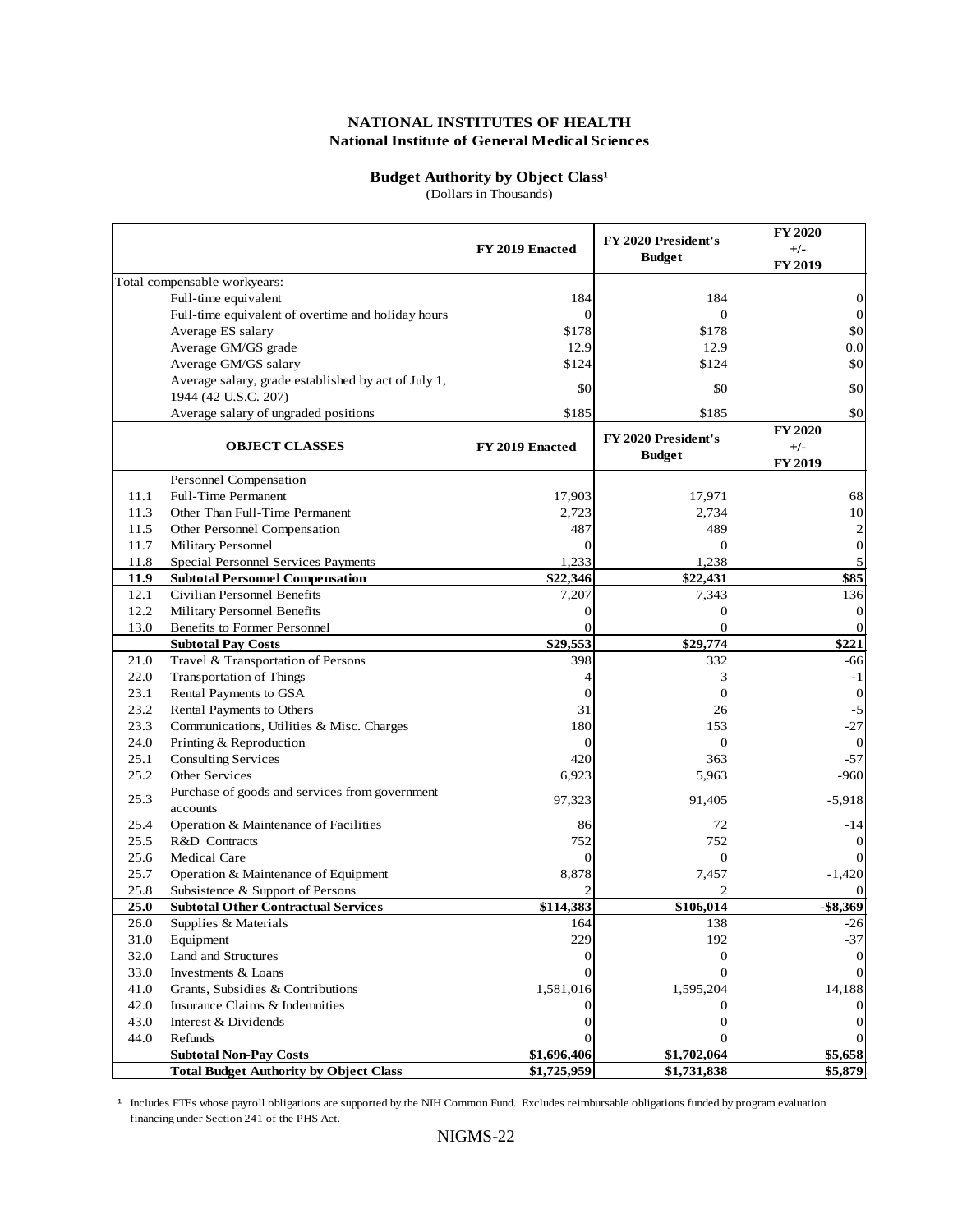## **Salaries and Expenses**

(Dollars in Thousands)

| <b>OBJECT CLASSES</b>                            | FY 2019 Enacted | FY 2020 President's<br><b>Budget</b> | <b>FY 2020</b><br>$+/-$<br>FY 2019 |
|--------------------------------------------------|-----------------|--------------------------------------|------------------------------------|
| <b>Personnel Compensation</b>                    |                 |                                      |                                    |
| Full-Time Permanent (11.1)                       | \$17,903        | \$17,971                             | \$68                               |
| Other Than Full-Time Permanent (11.3)            | 2,723           | 2.734                                | 10                                 |
| Other Personnel Compensation (11.5)              | 487             | 489                                  | 2                                  |
| Military Personnel (11.7)                        |                 |                                      | $\Omega$                           |
| Special Personnel Services Payments (11.8)       | 1,233           | 1,565                                | 332                                |
| <b>Subtotal Personnel Compensation (11.9)</b>    | \$22,346        | \$22,759                             | \$412                              |
| Civilian Personnel Benefits (12.1)               | \$7,207         | \$7,016                              | $-$190$                            |
| Military Personnel Benefits (12.2)               |                 |                                      | $\Omega$                           |
| Benefits to Former Personnel (13.0)              |                 |                                      | $\Omega$                           |
| <b>Subtotal Pay Costs</b>                        | \$29,553        | \$29,775                             | \$222                              |
| Travel & Transportation of Persons (21.0)        | \$398           | \$332                                | $-$ \$66                           |
| Transportation of Things (22.0)                  |                 |                                      | $-1$                               |
| Rental Payments to Others (23.2)                 | 31              | 26                                   | $-5$                               |
| Communications, Utilities & Misc. Charges (23.3) | 180             | 153                                  | $-27$                              |
| Printing & Reproduction (24.0)                   |                 |                                      | $\Omega$                           |
| <b>Other Contractual Services:</b>               |                 |                                      |                                    |
| Consultant Services (25.1)                       | 66              | 66                                   | $\Omega$                           |
| Other Services (25.2)                            | 6,923           | 5,963                                | $-960$                             |
| Purchases from government accounts (25.3)        | 75,428          | 69,509                               | $-5,919$                           |
| Operation & Maintenance of Facilities (25.4)     | 86              | 72                                   | $-14$                              |
| Operation & Maintenance of Equipment (25.7)      | 8,878           | 7,457                                | $-1,420$                           |
| Subsistence & Support of Persons (25.8)          |                 |                                      |                                    |
| <b>Subtotal Other Contractual Services</b>       | \$91,383        | \$83,070                             | $-$ \$8,313                        |
| Supplies & Materials (26.0)                      | \$164           | \$138                                | $-$ \$26                           |
| <b>Subtotal Non-Pay Costs</b>                    | \$92,160        | \$83,722                             | $-$ \$8,437                        |
| <b>Total Administrative Costs</b>                | \$121,713       | \$113,497                            | $-$ \$8,216                        |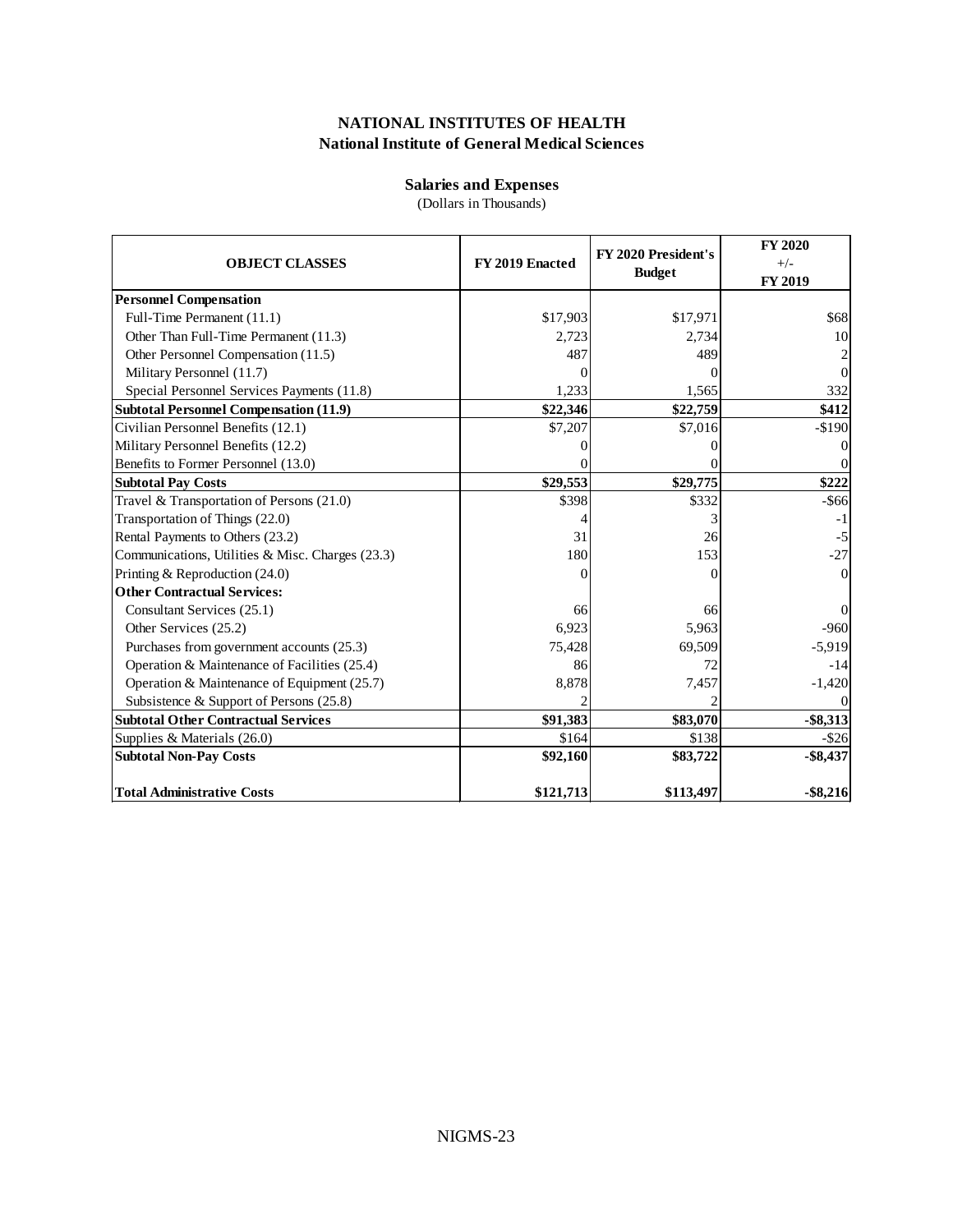#### **Detail of Full-Time Equivalent Employment (FTE)**

|                                                                               |                         | FY 2018 Final    |                  |                | FY 2019 Enacted |              | FY 2020 President's Budget |                 |                  |
|-------------------------------------------------------------------------------|-------------------------|------------------|------------------|----------------|-----------------|--------------|----------------------------|-----------------|------------------|
| <b>OFFICE/DIVISION</b>                                                        | Civilian                | <b>Military</b>  | <b>Total</b>     | Civilian       | Military        | <b>Total</b> | Civilian                   | <b>Military</b> | <b>Total</b>     |
|                                                                               |                         |                  |                  |                |                 |              |                            |                 |                  |
| Division for Research Capacity Building                                       |                         |                  |                  |                |                 |              |                            |                 |                  |
| Direct:<br>Reimbursable:                                                      | 10                      |                  | 10               | 11             |                 | 11           | 11                         |                 | 11               |
| Total:                                                                        | 10                      |                  | 10               | 11             |                 | 11           | 11                         |                 | 11               |
|                                                                               |                         |                  |                  |                |                 |              |                            |                 |                  |
| Division of Biophysics, Biomedical Technology, and                            |                         |                  |                  |                |                 |              |                            |                 |                  |
| <b>Computational Biosciences</b>                                              |                         |                  |                  |                |                 |              |                            |                 |                  |
| Direct:                                                                       | 14                      |                  | 14               | 14             |                 | 14           | 14                         |                 | 14               |
| Reimbursable:                                                                 |                         |                  |                  |                |                 |              |                            |                 |                  |
| Total:                                                                        | 14                      |                  | 14               | 14             |                 | 14           | 14                         |                 | 14               |
|                                                                               |                         |                  |                  |                |                 |              |                            |                 |                  |
| Division of Genetics and Molecular, Cellular, and                             |                         |                  |                  |                |                 |              |                            |                 |                  |
| Developmental Biology                                                         |                         |                  |                  |                |                 |              |                            |                 |                  |
| Direct:<br>Reimbursable:                                                      | 16                      |                  | 16               | 18             |                 | 18           | 18                         |                 | 18               |
| Total:                                                                        |                         |                  |                  | 18             |                 |              | 18                         |                 | 18               |
|                                                                               | 16                      |                  | 16               |                |                 | 18           |                            |                 |                  |
| Division of Pharmacology, Physiology and Biological                           |                         |                  |                  |                |                 |              |                            |                 |                  |
| Chemistry                                                                     |                         |                  |                  |                |                 |              |                            |                 |                  |
| Direct:                                                                       | 11                      |                  | 11               | 12             |                 | 12           | 12                         |                 | 12               |
| Reimbursable:                                                                 |                         |                  |                  |                |                 |              |                            |                 |                  |
| Total:                                                                        | 11                      |                  | 11               | 12             |                 | 12           | 12                         |                 | 12               |
|                                                                               |                         |                  |                  |                |                 |              |                            |                 |                  |
| Division of Training, Workforce Development and Diversity                     |                         |                  |                  |                |                 |              |                            |                 |                  |
| Direct:                                                                       | 10                      |                  | 10               | 12             |                 | 12           | 12                         |                 | 12               |
| Reimbursable:                                                                 |                         |                  |                  |                |                 |              |                            |                 |                  |
| Total:                                                                        | 10                      |                  | 10               | 12             |                 | 12           | 12                         |                 | 12               |
|                                                                               |                         |                  |                  |                |                 |              |                            |                 |                  |
| Office of Administrative Management                                           |                         |                  |                  |                |                 |              |                            |                 |                  |
| Direct:                                                                       | 32                      |                  | 32               | 32             |                 | 32           | 32                         |                 | 32               |
| Reimbursable:                                                                 |                         |                  |                  |                |                 |              |                            |                 |                  |
| Total:                                                                        | 32                      |                  | 32               | 32             |                 | 32           | 32                         |                 | 32               |
| Office of Extramural Activities                                               |                         |                  |                  |                |                 |              |                            |                 |                  |
| Direct:                                                                       | 51                      |                  | 51               | 52             |                 | 52           | 52                         |                 | 52               |
| Reimbursable:                                                                 |                         |                  |                  |                |                 |              |                            |                 |                  |
| Total:                                                                        | 51                      |                  | 51               | 52             |                 | 52           | 52                         |                 | 52               |
|                                                                               |                         |                  |                  |                |                 |              |                            |                 |                  |
| Office of Scientific Review<br>Direct:                                        | 14                      |                  | 14               | 14             |                 | 14           | 14                         |                 | 14               |
| Reimbursable:                                                                 |                         |                  |                  |                |                 |              |                            |                 |                  |
| Total:                                                                        | 14                      |                  | 14               | 14             |                 | 14           | 14                         |                 | 14               |
|                                                                               |                         |                  |                  |                |                 |              |                            |                 |                  |
| Office of the Director                                                        |                         |                  |                  |                |                 |              |                            |                 |                  |
| Direct:                                                                       | 15                      |                  | 15               | 19             |                 | 19           | 19                         |                 | 19               |
| Reimbursable:                                                                 |                         |                  |                  |                |                 |              |                            |                 |                  |
| Total:                                                                        | 15                      |                  | 15               | 19             |                 | 19           | 19                         |                 | 19               |
| Total                                                                         | 173                     |                  | 173              | 184            |                 | 184          | 184                        |                 | 184              |
| Includes FTEs whose payroll obligations are supported by the NIH Common Fund. |                         |                  |                  |                |                 |              |                            |                 |                  |
| FTEs supported by funds from Cooperative Research and                         |                         |                  |                  |                |                 |              |                            |                 |                  |
| Development Agreements.                                                       | $\overline{0}$          | $\boldsymbol{0}$ | $\boldsymbol{0}$ | $\overline{0}$ | $\Omega$        | $\mathbf{0}$ | $\boldsymbol{0}$           | $\overline{0}$  | $\boldsymbol{0}$ |
| <b>FISCAL YEAR</b>                                                            | <b>Average GS Grade</b> |                  |                  |                |                 |              |                            |                 |                  |
|                                                                               |                         |                  |                  |                |                 |              |                            |                 |                  |
| 2016                                                                          | 12.7                    |                  |                  |                |                 |              |                            |                 |                  |
| 2017                                                                          | 12.7                    |                  |                  |                |                 |              |                            |                 |                  |
| 2018                                                                          | 12.8                    |                  |                  |                |                 |              |                            |                 |                  |
| 2019                                                                          | 12.9                    |                  |                  |                |                 |              |                            |                 |                  |
| 2020                                                                          | 12.9                    |                  |                  |                |                 |              |                            |                 |                  |